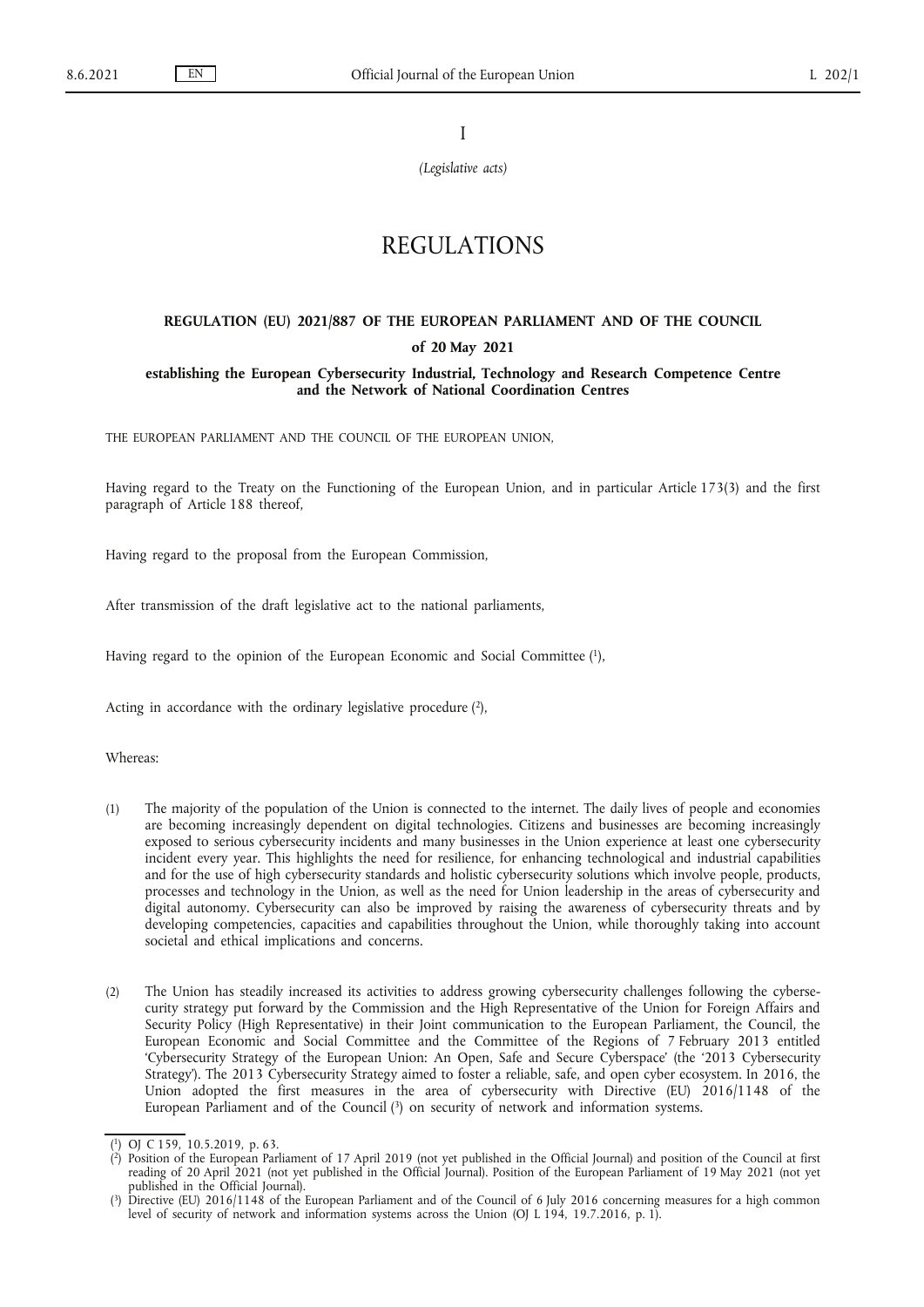(3) In September 2017, the Commission and the High Representative presented a Joint communication to the European Parliament and the Council entitled 'Resilience, Deterrence and Defence: Building strong cybersecurity for the EU' to further reinforce the Union's resilience, deterrence and response to cyber-attacks.

(4) The Heads of State and Government at the Tallinn Digital Summit, in September 2017, called for the Union to become a global leader in cyber-security by 2025, in order to ensure trust, confidence and protection of citizens, consumers and enterprises online and to enable a free, safer and law-governed internet and declared their intention to make more use of open source solutions and open standards when (re)building Information and Communication Technology (ICT) systems and solutions, in particular avoiding vendor lock-ins, including those developed or promoted by Union programmes for interoperability and standardisation, such as  $ISA<sup>2</sup>$ .

- (5) The European Cybersecurity Industrial, Technology and Research Competence Centre (the 'Competence Centre') established in this Regulation should help to increase the security of network and information systems, including the internet and other infrastructures which are critical for the functioning of society, such as transport, health, energy, digital infrastructure, water, the financial markets and the banking systems.
- (6) The substantial disruption of network and information systems can affect individual Member States and the Union as a whole. A high level of security of network and information systems throughout the Union is therefore essential for society and the economy alike. At the moment, the Union depends on non-European cybersecurity providers. However, it is in the Union's strategic interest to ensure that it retains and develops essential cybersecurity research and technological capacities to secure the network and information systems of citizens and businesses, and in particular to protect critical network and information systems and provide key cybersecurity services.
- (7) A wealth of expertise and experience in cybersecurity research, technology and industrial development exists in the Union, but the efforts of industrial and research communities are fragmented, lacking alignment and a common mission, which hinders competitiveness and the effective protection of networks and systems in that domain. Such efforts and expertise need to be pooled, networked and used in an efficient manner to reinforce and complement existing research, technology and industrial capacities and skills at Union and national level. Although the ICT sector faces important challenges, such as fulfilling its demand for skilled workers, it can benefit from representing the diversity of society at large, achieving a balanced representation of genders, ethnic diversity, and non-discrimination against persons with disabilities, as well as facilitating access to knowledge and training for future cybersecurity experts, including the education of such experts in non-formal contexts, for example in free and open source software projects, civic technology projects, start-ups and microenterprises.
- (8) Small and medium-sized enterprises (SMEs) are crucial stakeholders in the Union's cybersecurity sector and can provide cutting-edge solutions due to their agility. However, SMEs that are not specialised in cybersecurity are also prone to be more vulnerable to cybersecurity incidents due to high investment and knowledge requirements for the establishment of effective cybersecurity solutions. It is therefore necessary that the Competence Centre and the Network of National Coordination Centres (the 'Network') provide support for SMEs by facilitating the access of SMEs to knowledge and tailoring access to the results of research and development, in order to allow SMEs to make themselves sufficiently secure and to allow SMEs that are active in cybersecurity to be competitive and contribute to the Union's leadership in the area of cybersecurity.
- (9) Expertise exists outside industrial and research contexts. Non-commercial and pre-commercial projects, referred to as 'civic tech' projects, make use of open standards, open data, and free and open source software, in the interest of society and the public good.
- (10) The area of cybersecurity is diverse. Relevant stakeholders include stakeholders from public entities, Member States and the Union, as well as from industry, civil society, such as trade unions, consumer associations, the free and open source software community and the academic and research community, and other entities.
- (11) The Council Conclusions adopted in November 2017 called on the Commission to provide rapidly an impact assessment on the possible options to create a network of cybersecurity competence centres and a European cybersecurity research and competence centre, and to propose by mid-2018 the relevant legal instrument for the creation of such a network and such a centre.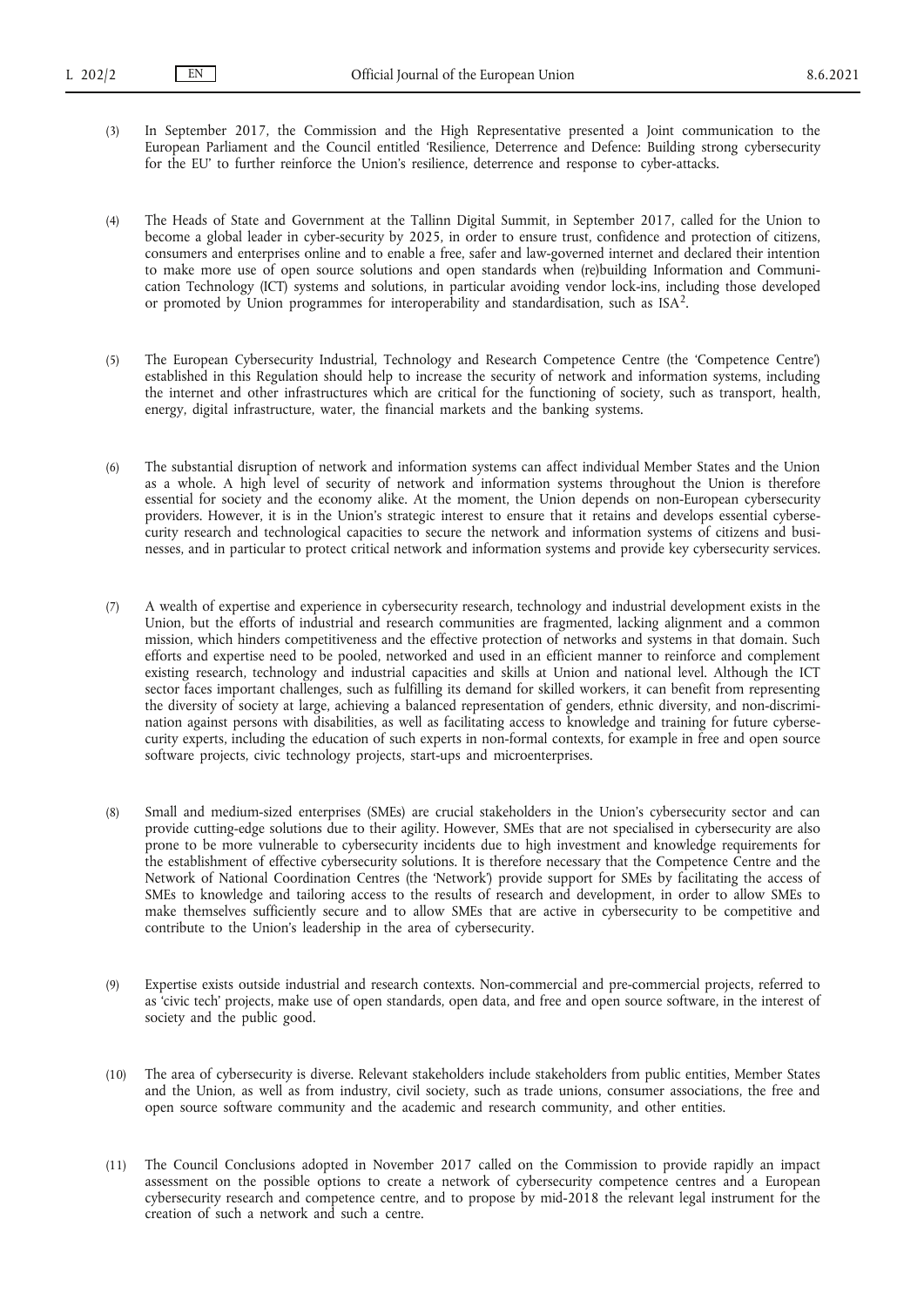- (12) The Union still lacks sufficient technological and industrial capacities and capabilities to autonomously make its economy and critical infrastructures secure and become a global leader in the area of cybersecurity. There is an insufficient level of strategic and sustainable coordination and cooperation between industries, cybersecurity research communities and governments. The Union suffers from insufficient investment and limited access to cybersecurity knowhow, skills and facilities, and few Union cybersecurity research and innovation outcomes are translated into marketable solutions or widely deployed across the economy.
- (13) Establishing the Competence Centre and the Νetwork, with a mandate to pursue measures in support of industrial technologies and in the domain of research and innovation, is the best way to fulfil the objectives of this Regulation while offering the highest economic, societal and environmental impact and safeguarding the Union's interests.
- <span id="page-2-5"></span><span id="page-2-4"></span>(14) The Competence Centre should be the Union's main instrument to pool investment in cybersecurity research, technology and industrial development and to implement relevant projects and initiatives together with the Network. The Competence Centre should manage cybersecurity-related financial support from Horizon Europe – the Framework Programme for Research and Innovation (Horizon Europe) established by Regulation (EU) 2021/695 of the European Parliament and of the Counci[l \(4\)](#page-2-0) and the Digital Europe Programme established by Regulation (EU) 2021/694 of the European Parliament and of the Counci[l \(5\)](#page-2-1) and should be open to other programmes where appropriate. This approach should contribute to creating synergies and coordinating financial support related to Union initiatives in the area of cybersecurity research and development, innovation, technology and industrial development and should avoid unnecessary duplication.
- (15) It is important to ensure respect for fundamental rights and ethical conduct in cybersecurity research projects supported by the Competence Centre.
- (16) The Competence Centre should not carry out operational cybersecurity tasks, such as tasks associated with Computer Security Incident Response Teams (CSIRTs), including the monitoring and handling of cybersecurity incidents. However, the Competence Centre should be able to facilitate the development of ICT infrastructures at the service of industries, in particular SMEs, research communities, civil society and the public sector, consistently with the mission and objectives laid down in this Regulation. Where CSIRTs and other stakeholders seek to promote the reporting and disclosing of vulnerabilities, the Competence Centre and members of the Cybersecurity Competence Community (the 'Community') should be able to support those stakeholders at their request within the limits of their respective tasks and while avoiding any duplication with the European Union Agency for Cybersecurity (ENISA) as established by Regulation (EU) 2019/881 of the European Parliament and of the Counci[l \(6\)](#page-2-2).
- <span id="page-2-7"></span><span id="page-2-6"></span>(17) The Competence Centre, the Community and the Network are intended to benefit from the experience and the broad representation of relevant stakeholders built through the contractual public-private partnership on cybersecurity between the Commission and the European Cyber Security Organisation (ECSO) for the duration of Horizon 2020 – the Framework Programme for Research and Innovation (2014-2020) established by Regulation (EU) No 1291/2013 of the European Parliament and of the Council [\(7\)](#page-2-3), from the lessons learnt from four pilot projects launched in early 2019 under Horizon 2020, namely CONCORDIA, ECHO, SPARTA and CyberSec4Europe, and from the pilot project and the preparatory action on Free and Open Source Software Audits (EU FOSSA), for the management of the Community and the representation of the Community in the Competence Centre.
- (18) In view of the extent of the challenge posed by cybersecurity and in view of the investments made in cybersecurity capacities and capabilities in other parts of the world, the Union and the Member States should be encouraged to step up their financial support to research, development and deployment in this area. In order to realise economies of scale and achieve a comparable level of protection across the Union, the Member States should put their efforts into a Union framework by actively contributing to the work of the Competence Centre and the Network.

<span id="page-2-0"></span>[<sup>\(</sup>](#page-2-4) [4\)](#page-2-4) Regulation (EU) 2021/695 of the European Parliament and of the Council of 28 April 2021 establishing Horizon Europe – the Framework Programme for Research and Innovation, laying down its rules for participation and dissemination, and repealing Regulations (EU) No 1290/2013 and (EU) No 1291/2013 (OJ L 170, 12.5.2021, p. 1).

<span id="page-2-1"></span>[<sup>\(</sup>](#page-2-5) [5\)](#page-2-5) Regulation (EU) 2021/694 of the European Parliament and of the Council of 29 April 2021 establishing the Digital Europe Programme and repealing Decision (EU) 2015/2240 (OJ L 166, 11.5.2021, p. 1).

<span id="page-2-2"></span>[<sup>\(</sup>](#page-2-6) [6\)](#page-2-6) Regulation (EU) 2019/881 of the European Parliament and of the Council of 17 April 2019 on ENISA (the European Union Agency for Cybersecurity) and on information and communications technology cybersecurity certification and repealing Regulation (EU) No 526/2013 (Cybersecurity Act) (OJ L 151, 7.6.2019, p. 15).

<span id="page-2-3"></span>[<sup>\(</sup>](#page-2-7) [7\)](#page-2-7) Regulation (EU) No 1291/2013 of the European Parliament and of the Council of 11 December 2013 establishing Horizon 2020 – the Framework Programme for Research and Innovation (2014-2020) and repealing Decision No 1982/2006/EC (OJ L 347, 20.12.2013, p. 104).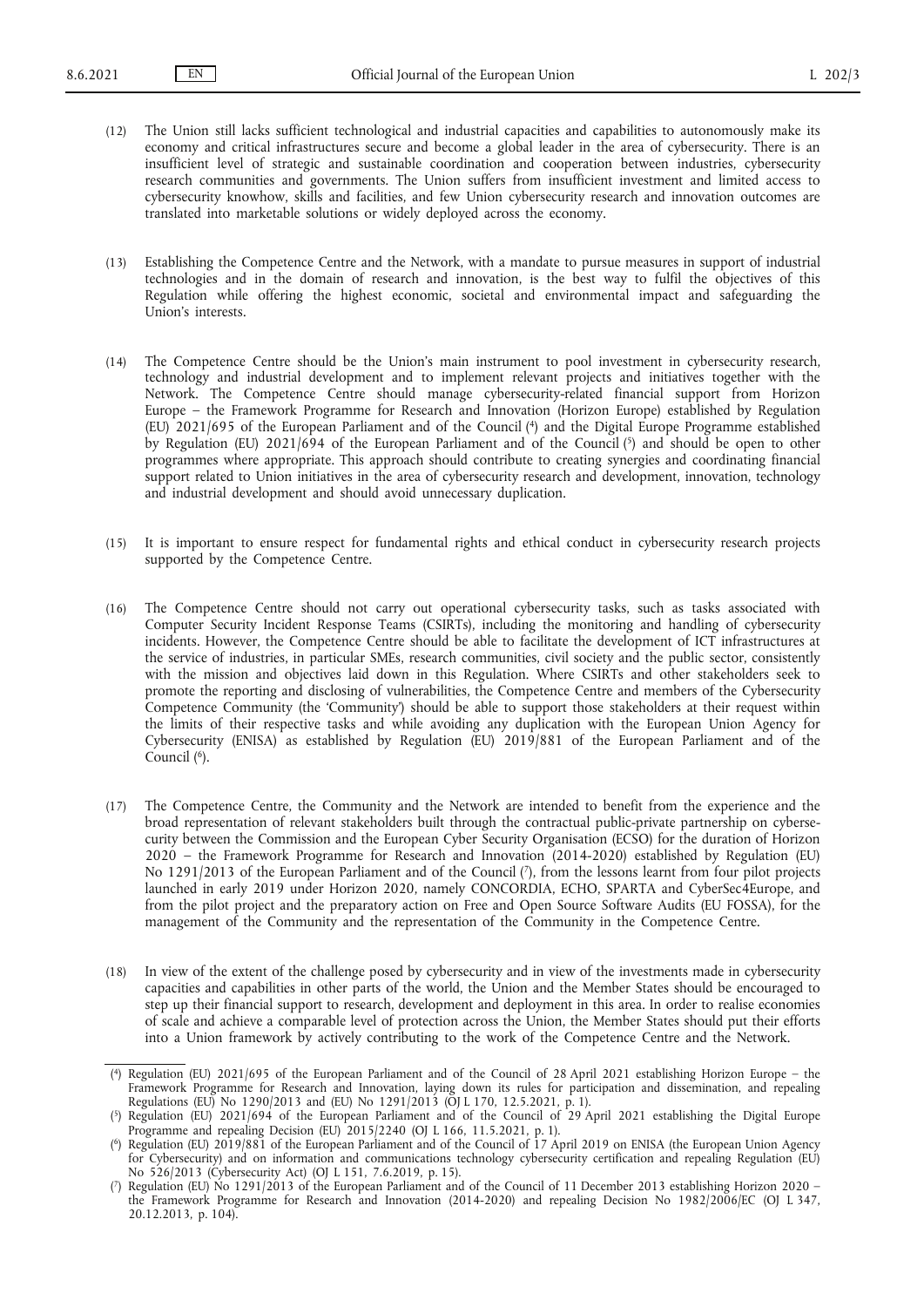- (19) In order to foster the Union's competitiveness and high cybersecurity standards internationally, the Competence Centre and the Community should seek the exchange of developments in cybersecurity, including in products and processes, in standards and in technical standards, with the international community, where relevant to the Competence Centre's mission, objectives and tasks. Relevant technical standards could include, for the purpose of this Regulation, the creation of reference implementations, including those published under open standard licences.
- (20) The seat of the Competence Centre is in Bucharest.
- (21) When preparing its annual work programme (annual work programme), the Competence Centre should inform the Commission of its co-funding needs on the basis of the Member States' planned co-funding contributions to joint actions, so that the Commission is able to take into account the matching Union contribution in the preparation of the draft general budget of the Union for the following year.
- (22) Where the Commission prepares the work programme of Horizon Europe for matters related to cybersecurity, including in the context of its stakeholder consultation process, and especially before the adoption of that work programme, the Commission should take into account the input of the Competence Centre and should share that input with the Programme Committee of Horizon Europe.
- <span id="page-3-1"></span>(23) In order to enable the Competence Centre to perform its role in the area of cybersecurity, to facilitate the involvement of the Network and to provide a strong governance role for the Member States, the Competence Centre should be established as a Union body with legal personality to which Commission Delegated Regulation (EU) 2019/715 [\(8\)](#page-3-0) is to apply. The Competence Centre should perform a dual role, undertaking specific tasks in the area of cybersecurity industry, technology and research as laid down in this Regulation and managing cybersecurity-related funding from several programmes at the same time, in particular from Horizon Europe and the Digital Europe Programme, and possibly also from other Union programmes. Such management would have to be in accordance with the rules applicable to those programmes. Nevertheless, considering that the funding for the functioning of the Competence Centre would originate primarily from Horizon Europe and the Digital Europe Programme, it is necessary that the Competence Centre be considered as a partnership for the purpose of budget implementation, including during the programming phase.
- (24) As a result of Union contribution, access to the results of the Competence Centre's activities and projects is to be as open as possible and as closed as necessary, and re-use of such results is to be possible where appropriate.
- (25) The Competence Centre should facilitate and coordinate the work of the Network. The Network should be made up of one national coordination centre from each Member State. National coordination centres which have been recognised by the Commission as having the necessary capacity to manage funds to fulfil the mission and objectives laid down in this Regulation should receive direct Union financial support, including grants awarded without a call for proposals, in order to carry out their activities in relation to this Regulation.
- (26) National coordination centres should be public sector entities, or entities with a majority of public participation, performing public administrative functions under national law, including by means of delegation, and they should be selected by Member States. It should be possible for the functions of a national coordination centre in a given Member State to be carried out by an entity that carries out other functions arising under Union law, such as those of a national competent authority, a single point of contact within the meaning of Directive (EU) 2016/1148 or any other Union Regulation, or a digital innovation hub within the meaning of Regulation (EU) 2021/694. Other public sector entities or entities performing public administrative functions in a Member State should be able to assist the national coordination centre in that Member State in carrying out its functions.
- (27) National coordination centres should have the necessary administrative capacity, should possess or have access to cybersecurity industrial, technological and research expertise and should be in a position to effectively engage and coordinate with the industry, the public sector and the research community.
- (28) Education in the Member States should reflect the importance of having adequate cybersecurity awareness and skills. To that end, taking into account the role of ENISA and without prejudice to the competences of Member States in education, the national coordination centres, alongside relevant public authorities and stakeholders, should contribute to promoting and disseminating cybersecurity educational programmes.

<span id="page-3-0"></span>[<sup>\(</sup>](#page-3-1) [8\)](#page-3-1) Commission Delegated Regulation (EU) 2019/715 of 18 December 2018 on the framework financial regulation for the bodies set up under the TFEU and Euratom Treaty and referred to in Article 70 of Regulation (EU, Euratom) 2018/1046 of the European Parliament and of the Council (OJ L 122, 10.5.2019, p. 1).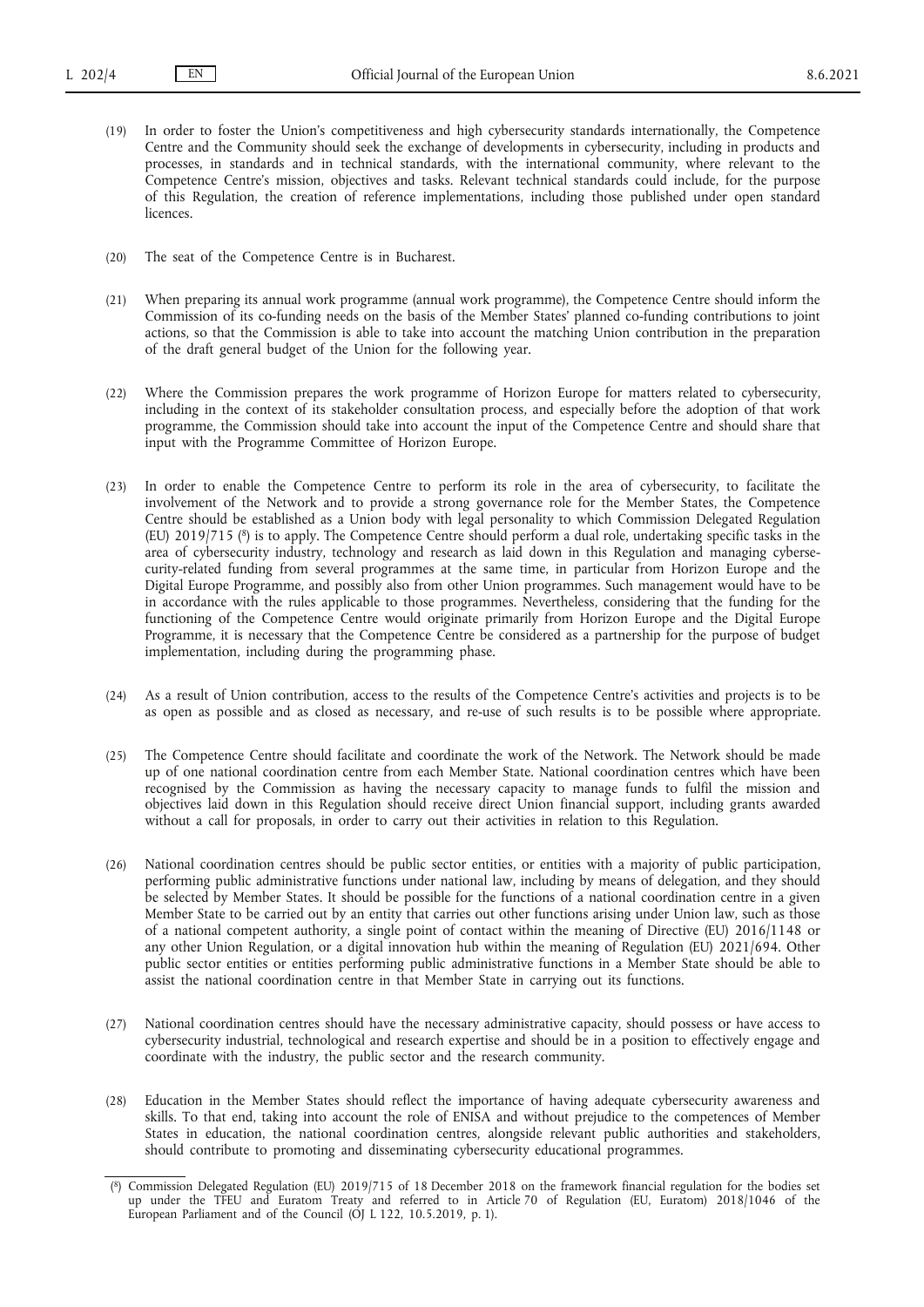(29) National coordination centres should be able to receive grants from the Competence Centre in order to provide financial support to third parties in the form of grants. The direct cost incurred by the national coordination centres for the provision and administration of financial support to third parties should be eligible for funding under the relevant programmes.

(30) The Competence Centre, the Network and the Community should help advance and disseminate the latest cybersecurity products, services and processes. At the same time, the Competence Centre and the Network should promote the cybersecurity capabilities of the demand-side industry, in particular by supporting developers and operators in sectors such as transport, energy, health, finance, government, telecommunications, manufacturing and space, in order to help such developers and operators solve their cybersecurity challenges, such as by implementing security by \design. The Competence Centre and the Network should also support the standardisation and deployment of cybersecurity products, services and processes while promoting, where possible, the implementation of the European cybersecurity certification framework as established by Regulation (EU) 2019/881.

- (31) Due to the fast-changing nature of cyber threats and cybersecurity, the Union needs to be able to adapt quickly and continuously to new developments in the area. Hence, the Competence Centre, the Network and the Community should be flexible enough to ensure the required ability to respond to such developments. They should facilitate projects that help entities to be able to constantly build capabilities to enhance their own and the Union's resilience.
- (32) The Competence Centre should support the Community. The Competence Centre should implement cybersecurity relevant parts of Horizon Europe and the Digital Europe Programme in accordance with the multiannual work programme of the Competence Centre (multiannual work programme), the annual work programme and the strategic planning process of Horizon Europe by allocating grants and other forms of funding, primarily following a competitive call for proposals. The Competence Centre should also facilitate the transfer of expertise in the Network and the Community and should support joint investment by the Union, Member States or industry. It should pay particular attention to supporting SMEs in the area of cybersecurity, as well as to actions that help overcome the skills gap.
- (33) Technical assistance for project preparation should be done in a fully objective and transparent way that ensures that all potential beneficiaries receive the same information and is to avoid conflicts of interest.
- (34) The Competence Centre should stimulate and support the long-term strategic cooperation and coordination of the activities of the Community, which would involve a large, open, interdisciplinary and diverse group of European stakeholders involved in cybersecurity technology. The Community should include research entities, industries and the public sector. The Community should provide input to the activities of the Competence Centre, to the multiannual work programme and to the annual work programme, in particular through the Strategic Advisory Group. The Community should also benefit from the community-building activities of the Competence Centre and the Network, but otherwise should not be privileged with regard to calls for proposals or calls for tender. The Community should be made up of collective bodies and organisations. At the same time, in order to benefit from all the cybersecurity expertise in the Union, the Competence Centre and its bodies should also be able to call upon the expertise of natural persons as ad-hoc experts.
- (35) The Competence Centre should cooperate and ensure synergies with ENISA and should receive relevant input from ENISA when defining funding priorities.
- (36) In order to respond to the needs of both the demand and supply sides of cybersecurity, the Competence Centre's task of providing cybersecurity knowledge and technical assistance to industries should refer to both ICT products, processes and services and to all other technological products and processes in which cybersecurity is to be embedded. Where it so requests, the public sector could also benefit from support from the Competence Centre.
- (37) In order to establish a sustainable cybersecurity environment, it is important that security by design is used as a principle in the process of developing, maintaining, operating and updating infrastructures, products and services, in particular by supporting state-of-the-art secure development methods, adequate security testing and security audits, by making available updates remedying known vulnerabilities or threats without delay and, where possible, by enabling third parties to create and provide updates beyond the respective end-of-service of products. Security by design should be ensured throughout the lifetime of ICT products, services or process and by the development processes that constantly evolve to reduce the risk of harm from malicious exploitation.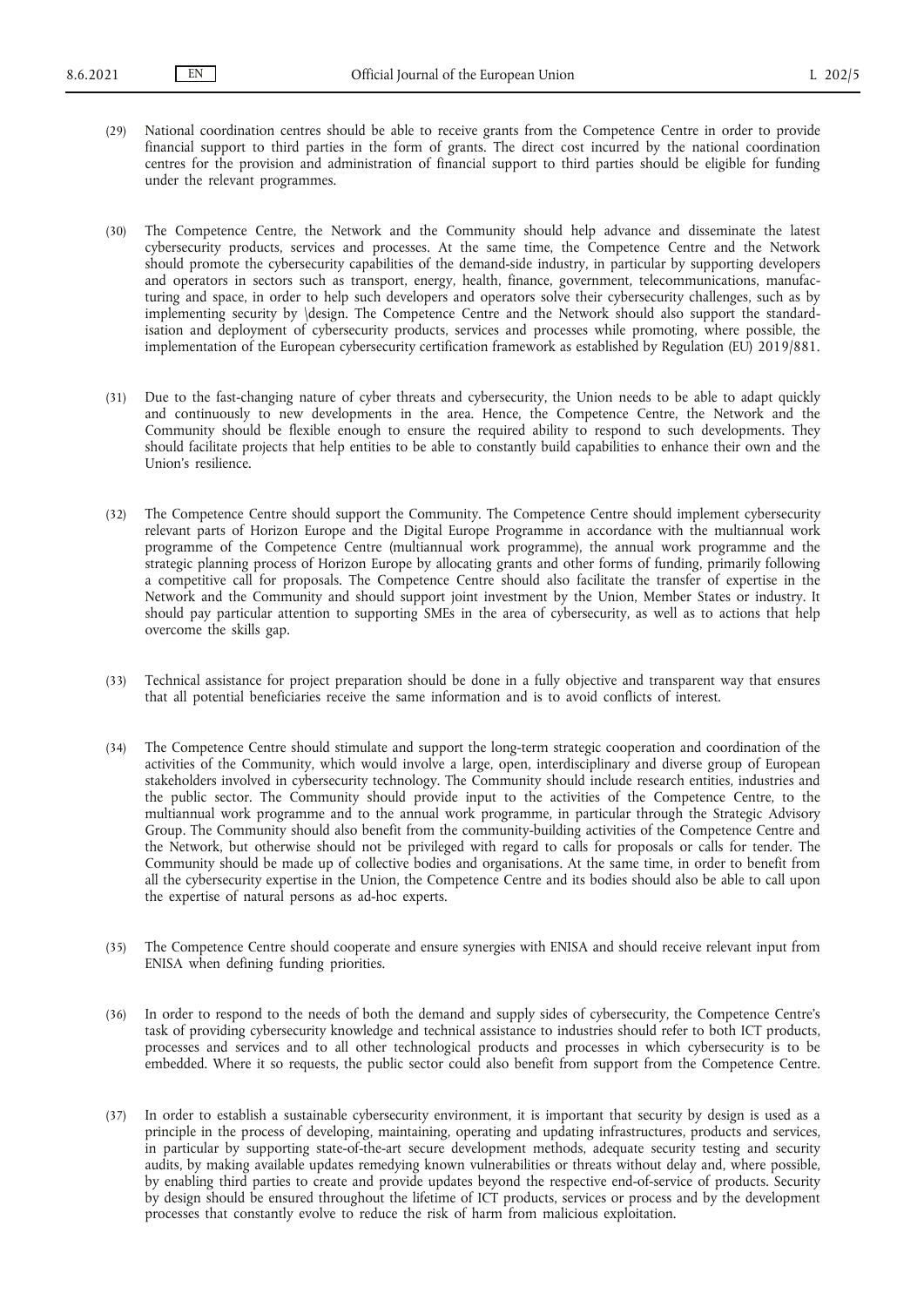(38) Whereas the Competence Centre and the Network should strive to enhance synergies and coordination between the cybersecurity civilian and defence spheres, projects under this Regulation that are financed by Horizon Europe should be implemented in accordance with Regulation (EU) 2021/695, which provides that research and innovation activities carried out under Horizon Europe are to have an exclusive focus on civil applications.

(39) This Regulation applies primarily to civilian matters, but Member States' activities under this Regulation may reflect specificities of Member States in cases when cybersecurity policy is pursued by authorities carrying out both civilian and military tasks, should strive for complementarity and should avoid overlap with defence-related funding instruments.

- (40) This Regulation should ensure the liability and transparency of the Competence Centre and those undertakings receiving funding, in line with the relevant programme Regulations.
- (41) The implementation of deployment projects, in particular deployment projects that relate to infrastructures and capabilities deployed at Union level or through joint procurement, could be divided into different phases of implementation, such as separate tenders for the design of hardware and software architecture, their production and their operation and maintenance, whereas businesses could participate only in one of the phases each and, where appropriate, could require that the beneficiaries in one or several of those phases meet certain conditions in terms of European ownership or control.
- (42) In view of its expertise in cybersecurity and its mandate as a reference point for advice and expertise on cybersecurity for Union institutions, bodies, offices and agencies as well as for relevant Union stakeholders, and in view of its collection of input through its tasks, ENISA should play an active part in the activities of the Competence Centre, including the development of the Agenda, avoiding any duplication of their tasks, in particular through its role as permanent observer in the Governing Board of the Competence Centre. Regarding the drafting of the Agenda, the annual work programme and the multiannual work programme, the Executive Director of the Competence Centre and the Governing Board should take into account any relevant strategic advice and input provided by ENISA, in accordance with the rules of procedure of the Governing Board.
- (43) Where they receive a financial contribution from the general budget of the Union, the national coordination centres and the entities which are part of the Community should publicise the fact that their respective activities are undertaken in the context of this Regulation.
- (44) The costs arising from the establishment of the Competence Centre and from the administrative and coordination activities of the Competence Centre should be financed by the Union and by the Member States, in proportion to the voluntary contributions from the Member States to joint actions. In order to avoid double funding, those activities should not benefit simultaneously from a contribution from other Union programmes.
- (45) The Governing Board, which should be composed of representatives from the Member States and the Commission, should define the general direction of the Competence Centre's operations and should ensure that the Competence Centre carries out its tasks in accordance with this Regulation. The Governing Board should adopt the Agenda.
- (46) The Governing Board should be entrusted with the powers necessary to establish the budget of the Competence Centre. It should verify the execution of the budget, should adopt appropriate financial rules, and should establish transparent working procedures for the Competence Centre's decision-making, including for the adoption, reflecting the Agenda, of the annual work programme and the multiannual work programme. The Governing Board should also adopt its rules of procedure, should appoint the Executive Director and should decide on any extension or termination of the Executive Director's term of office.
- (47) The Governing Board should have oversight of the strategic and implementation activities of the Competence Centre and should ensure that those activities are aligned. In its annual report, the Competence Centre should put special emphasis on the strategic goals that it has achieved and, if necessary, propose actions for further improvement of the achievement of those strategic goals.
- (48) In order for the Competence Centre to function properly and effectively, the Commission and the Member States should ensure that the persons to be appointed to the Governing Board have appropriate professional expertise and experience in functional areas. The Commission and the Member States should also make efforts to limit the turnover of their respective representatives on the Governing Board in order to ensure the continuity of its work.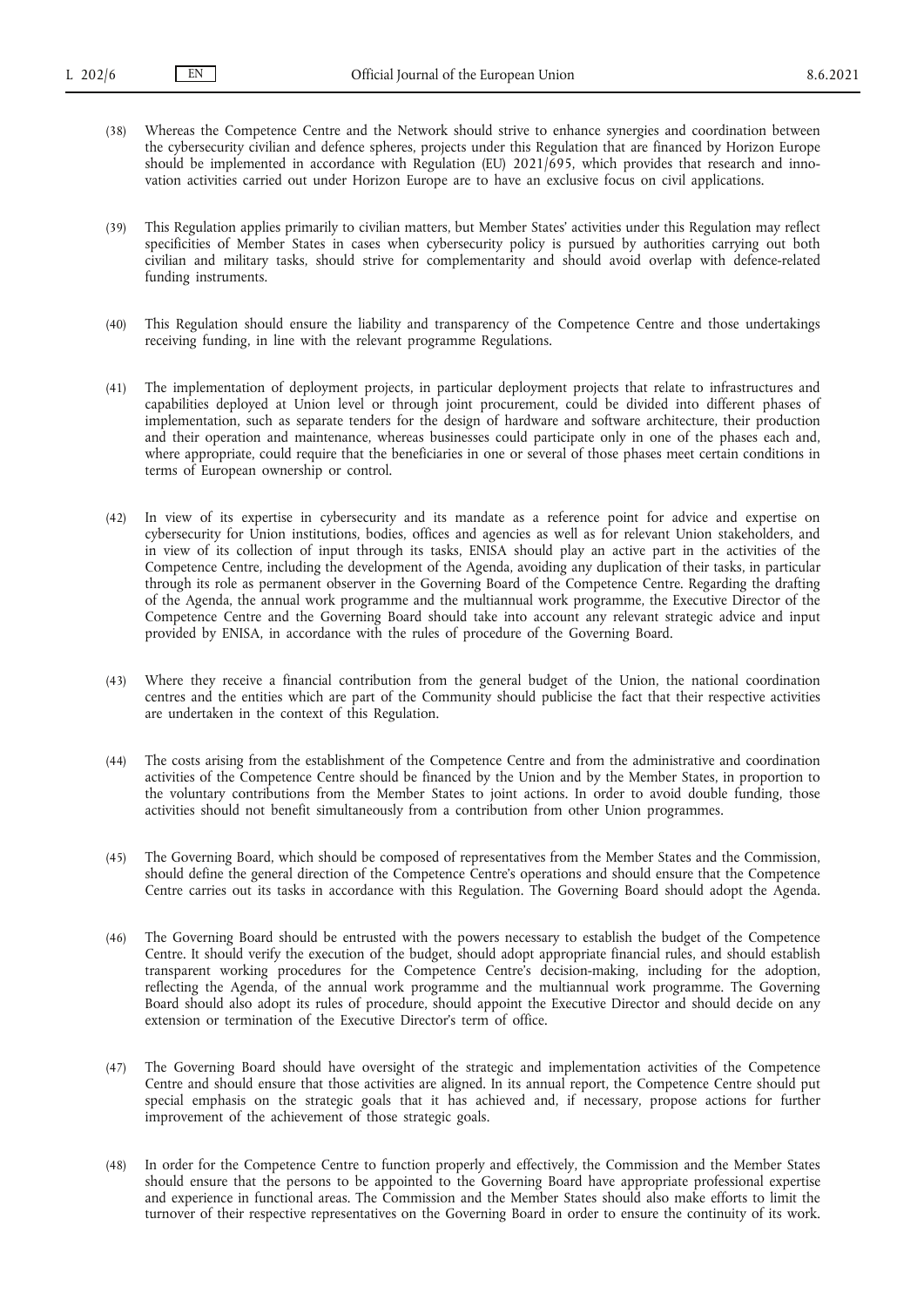(49) In view of the Competence Centre's specific status and its responsibility for the implementation of Union funds, in particular those from Horizon Europe and the Digital Europe Programme, the Commission should have 26 % of the total votes in the Governing Board in respect of decisions involving Union funds, in order to maximise the Union value added of those decisions, while ensuring that those decisions are legal and are aligned with Union priorities.

(50) The smooth functioning of the Competence Centre requires that its Executive Director be appointed in a transparent manner, on the basis of merit, documented administrative and managerial skills and competence and experience relevant to cybersecurity, and that the duties of the Executive Director be carried out with complete independence.

- (51) The Competence Centre should have a Strategic Advisory Group as an advisory body. The Strategic Advisory Group should provide advice on the basis of a regular dialogue between the Competence Centre and the Community, which should be formed by the representatives of the private sector, consumers' organisations, academia and other relevant stakeholders. The Strategic Advisory Group should focus on issues relevant to stakeholders and bring them to the attention of the Governing Board and the Executive Director. The tasks of the Strategic Advisory Group should include providing advice regarding the Agenda, the annual work programme and the multiannual work programme. The representation of the different stakeholders in the Strategic Advisory Group should be balanced, with particular attention paid to the representation of SMEs, in order to ensure that stakeholders are appropriately represented in the work of the Competence Centre.
- (52) Contributions of the Member States to the resources of the Competence Centre could be financial or in-kind. For example, such financial contributions could consist of a grant given by a Member State to a beneficiary in that Member State that complements Union financial support given to a project under the annual work programme. On the other hand, in-kind contributions would typically be made where a Member State entity is itself the beneficiary of Union financial support. For example, if the Union subsidises an activity of a national coordination centre at a financing rate of 50 %, the remaining costs of the activity would be accounted for as an in-kind contribution. In another example, if a Member State entity receives Union financial support for creating or upgrading infrastructure that is to be shared among stakeholders in line with the annual work programme, the related non-subsidised costs would be accounted for as in-kind contributions.
- <span id="page-6-3"></span>(53) In accordance with the relevant provisions of Delegated Regulation (EU) 2019/715 on conflicts of interest, the Competence Centre should have in place rules regarding the prevention, identification and resolution and management of conflicts of interest in respect of its members, bodies and staff, the Governing Board, as well as the Strategic Advisory Group and the Community. Member States should ensure the prevention, identification, and resolution of conflicts of interest in respect of the national coordination centres in accordance with national law. The Competence Centre should also apply relevant Union law concerning public access to documents as set out in Regulation (EC) No 1049/2001 of the European Parliament and of the Council [\(9\).](#page-6-0) The processing of personal data by the Competence Centre should be subject to Regulation (EU) 2018/1725 of the European Parliament and of the Counci[l \(10\)](#page-6-1). The Competence Centre should comply with the provisions of Union law that apply to Union institutions, and with national law regarding the handling of information, in particular the handling of sensitive non-classified information and EU classified information.
- <span id="page-6-4"></span>(54) The financial interests of the Union and of the Member States should be protected by proportionate measures throughout the expenditure cycle, including the prevention, detection and investigation of irregularities, the recovery of lost, wrongly paid or incorrectly used funds and, where appropriate, the application of administrative and financial penalties in accordance with Regulation (EU, Euratom) 2018/1046 of the European Parliament and of the Council  $(11)$  (the 'Financial Regulation').
- <span id="page-6-5"></span>(55) The Competence Centre should operate in an open and transparent way. It should provide all relevant information in a timely manner and should promote its activities, including information and dissemination activities to the wider public. The rules of procedure of the Governing Board of the Competence Centre and of the Strategic Advisory Group should be made publicly available.

<span id="page-6-0"></span>[<sup>\(</sup>](#page-6-3) [9\)](#page-6-3) Regulation (EC) No 1049/2001 of the European Parliament and of the Council of 30 May 2001 regarding public access to European Parliament, Council and Commission documents (OJ L 145, 31.5.2001, p. 43).

<span id="page-6-1"></span>[<sup>\(</sup>](#page-6-4)<sup>10</sup>) Regulation (EU) 2018/1725 of the European Parliament and of the Council of 23 October 2018 on the protection of natural persons with regard to the processing of personal data by the Union institutions, bodies, offices and agencies and on the free movement of such data, and repealing Regulation (EC) No 45/2001 and Decision No 1247/2002/EC (OJ L 295, 21.11.2018, p. 39).

<span id="page-6-2"></span>[<sup>\(</sup>](#page-6-5) [11\) R](#page-6-5)egulation (EU, Euratom) 2018/1046 of the European Parliament and of the Council of 18 July 2018 on the financial rules applicable to the general budget of the Union, amending Regulations (EU) No 1296/2013, (EU) No 1301/2013, (EU) No 1303/2013, (EU) No 1304/2013, (EU) No 1309/2013, (EU) No 1316/2013, (EU) No 223/2014, (EU) No 283/2014, and Decision No 541/2014/EU and repealing Regulation (EU, Euratom) No 966/2012 (OJ L 193, 30.7.2018, p. 1).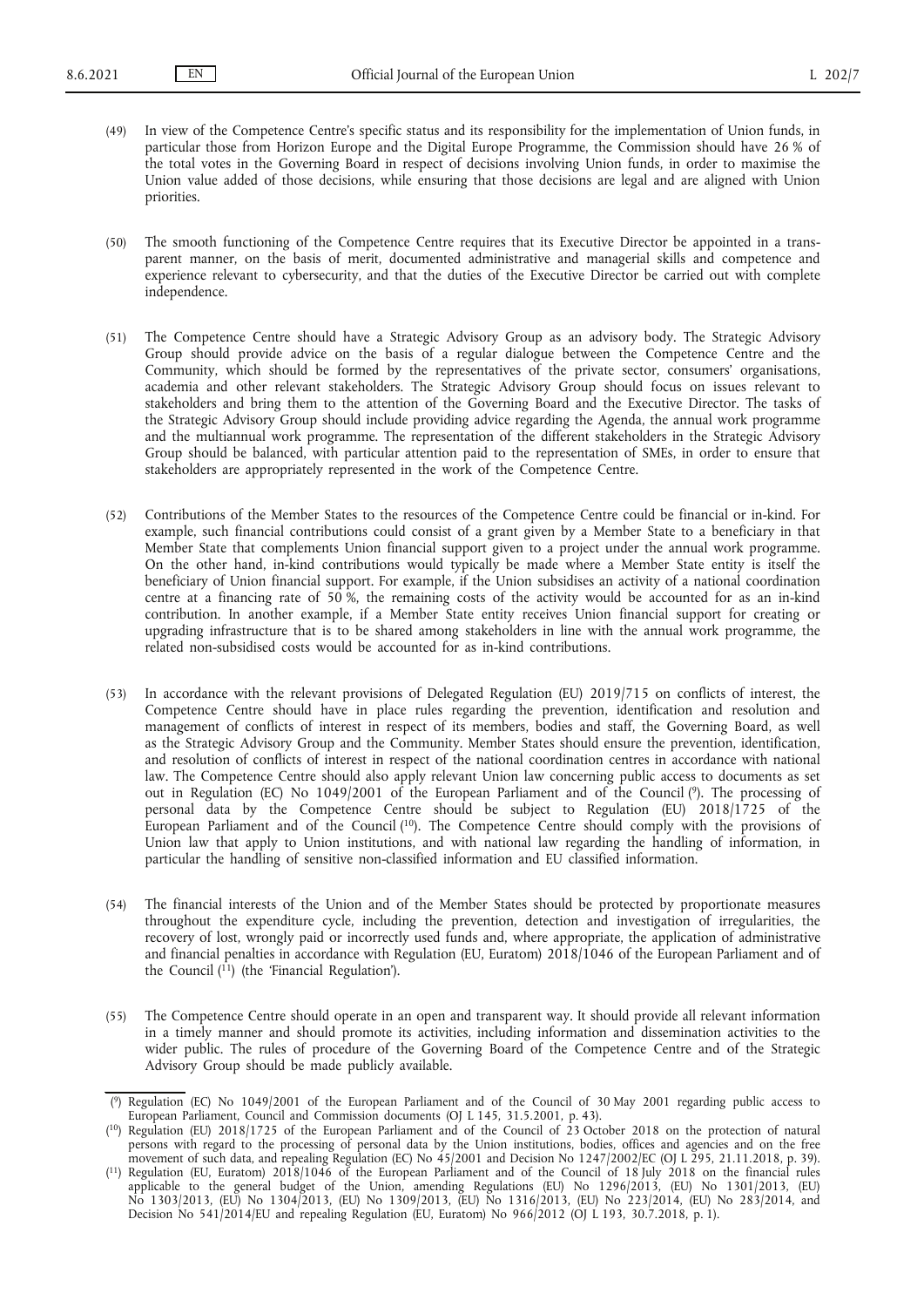- (56) The Commission's internal auditor should exercise the same powers over the Competence Centre as those exercised in respect of the Commission.
- (57) The Commission, the Court of Auditors and the European Anti-Fraud Office should get access to all necessary information and the premises of the Competence Centre to conduct audits and investigations on the grants, contracts and agreements signed by the Competence Centre.
- (58) Since the objectives of this Regulation, namely strengthening the Union's competitiveness and capacities, retaining and developing Union's cybersecurity research technological and industrial capacities, increasing the competitiveness of the Union's cybersecurity industry and turning cybersecurity into a competitive advantage for other Union industries, cannot be sufficiently achieved by the Member States alone, due to the fact that existing, limited resources are dispersed and due to the scale of the investment necessary, but can rather, by reason of avoiding unnecessary duplication of those efforts, helping to achieve critical mass of investment, ensuring that public financing is used in an optimal way and ensuring that a high level of cybersecurity is promoted in all Member States, be better achieved at Union level, the Union may adopt measures, in accordance with the principle of subsidiarity as set out in Article 5 of the Treaty on European Union (TEU). In accordance with the principle of proportionality as set out in that Article, this Regulation does not go beyond what is necessary in order to achieve those objectives,

HAVE ADOPTED THIS REGULATION:

## *CHAPTER I*

## *General provisions and principles of the Competence Centre and the Network*

#### *Article 1*

#### **Subject matter and scope**

1. This Regulation establishes the European Cybersecurity Industrial, Technology and Research Competence Centre (the 'Competence Centre') and the Network of National Coordination Centres (the 'Network'). It lays down rules for the nomination of national coordination centres as well as rules for the establishment of the Cybersecurity Competence Community (the 'Community').

The Competence Centre shall have an essential role in the implementation of the cybersecurity part of the Digital Europe Programme, in particular with regard to actions related to Article 6 of Regulation (EU) 2021/694, and shall contribute to the implementation of Horizon Europe, in particular with regard to Section 3.1.3 of Pillar II of Annex I to Council Decision (EU) 2021/764 [\(12\).](#page-7-0)

<span id="page-7-1"></span>3. Member States shall collectively contribute to the work of the Competence Centre and the Network.

4. This Regulation is without prejudice to the competences of the Member States regarding public security, defence, national security and the activities of the state in areas of criminal law.

#### *Article 2*

## **Definitions**

For the purpose of this Regulation, the following definitions apply:

- (1) 'cybersecurity' means the activities necessary to protect network and information systems, the users of such systems, and other persons affected by cyber threats;
- (2) 'network and information system' means a network and information system as defined in point (1) of Article 4 of Directive (EU) 2016/1148;
- (3) 'cybersecurity products, services and processes' means commercial and non-commercial ICT products, services or processes with the specific purpose of protecting network and information systems or ensuring the confidentiality, integrity and accessibility of data that are processed or stored in network and information systems, as well as the cybersecurity of the users of such systems and other persons affected by cyber threats;
- (4) 'cyber threat' means any potential circumstance, event or action that could damage, disrupt or otherwise adversely impact network and information systems, the users of such systems and other persons;

<span id="page-7-0"></span> $(12)$  $(12)$  Council Decision (EU) 2021/764 of 10 May 2021 establishing the Specific Programme implementing Horizon Europe – the Framework Programme for Research and Innovation, and repealing Decision 2013/743/EU (OJ L 167 I, 12.5.2021, p. 1).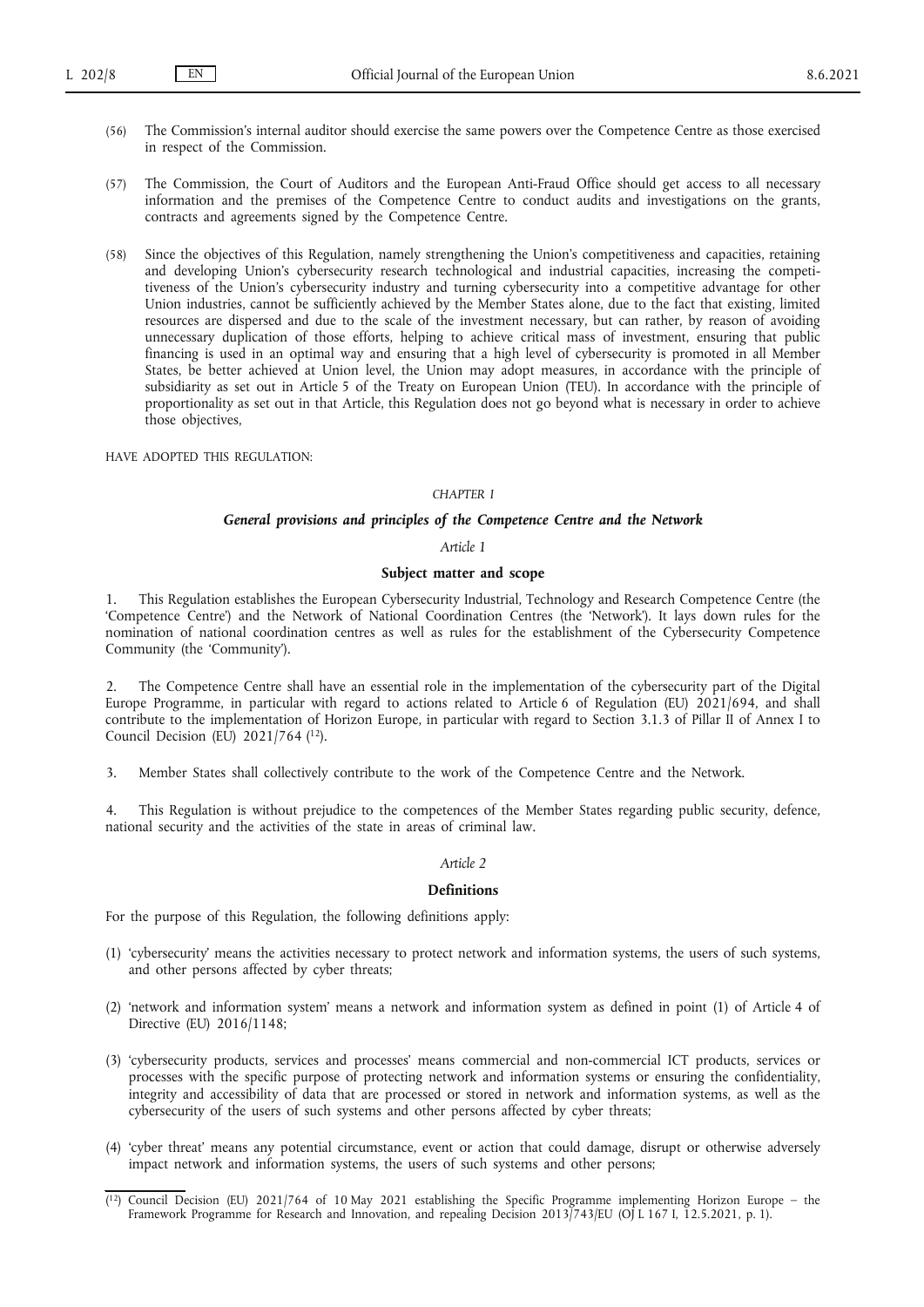- (5) 'joint action' means an action that is included in the annual work programme and that receives financial support from Horizon Europe, the Digital Europe Programme or other Union programmes as well as financial or in-kind support by one or more Member States, and which is implemented via projects involving beneficiaries that are established in and receive financial or in-kind support from those Member States;
- (6) 'in-kind contribution' means eligible costs incurred by national coordination centres and other public entities when they participate in projects funded through this Regulation, where those costs are not financed by a Union contribution or by financial contributions from Member States;
- (7) 'European Digital Innovation Hub' means a European Digital Innovation Hub as defined in point (e) of Article 2 of Regulation (EU) 2021/694;
- (8) 'Agenda' means a comprehensive and sustainable cybersecurity industrial, technology and research strategy which sets out strategic recommendations for the development and growth of the European cybersecurity industrial, technological and research sector and strategic priorities for the Competence Centre's activities and is not binding with respect to decisions to be taken on the annual work programmes;
- (9) 'technical assistance' means assistance by the Competence Centre to the national coordination centres or the Community in the performance of theirs tasks by providing knowledge or facilitating access to expertise in the area of cybersecurity research, technology and industry, facilitating networking, raising awareness and promoting cooperation, or means assistance by the Competence Centre together with the national coordination centres to stakeholders with respect to the preparation of projects in relation to the mission of the Competence Centre and the Network and the objectives of the Competence Centre.

#### **Mission of the Competence Centre and the Network**

- 1. The mission of the Competence Centre and the Network is to help the Union to:
- (a) strengthen its leadership and strategic autonomy in the area of cybersecurity by retaining and developing the Union's research, academic, societal, technological and industrial cybersecurity capacities and capabilities necessary to enhance trust and security, including the confidentiality, integrity and accessibility of data, in the Digital Single Market;
- (b) support Union technological capacities, capabilities and skills in relation to the resilience and reliability of the infrastructure of network and information systems, including critical infrastructure and commonly used hardware and software in the Union; and
- (c) increase the global competitiveness of the Union's cybersecurity industry, ensure high cybersecurity standards throughout the Union and turn cybersecurity into a competitive advantage for other Union industries.

2. The Competence Centre and the Network shall undertake their tasks in collaboration with ENISA and the Community, as appropriate.

3. The Competence Centre shall, in accordance with the legislative acts establishing the relevant programmes, in particular Horizon Europe and the Digital Europe Programme, use relevant Union financial resources in such a way as to contribute to the mission set out in paragraph 1.

#### *Article 4*

## **Objectives of the Competence Centre**

1. The Competence Centre shall have the overall objective of promoting research, innovation and deployment in the area of cybersecurity in order to fulfil the mission as set out in Article 3.

- 2. The Competence Centre shall have the following specific objectives:
- (a) enhancing cybersecurity capacities, capabilities, knowledge and infrastructure for the benefit of industry, in particular SMEs, research communities, the public sector and civil society, as appropriate;
- (b) promoting cybersecurity resilience, the uptake of cybersecurity best practices, the principle of security by design, and the certification of the security of digital products and services, in a manner that complements the efforts of other public entities;
- (c) contributing to a strong European cybersecurity ecosystem which brings together all relevant stakeholders.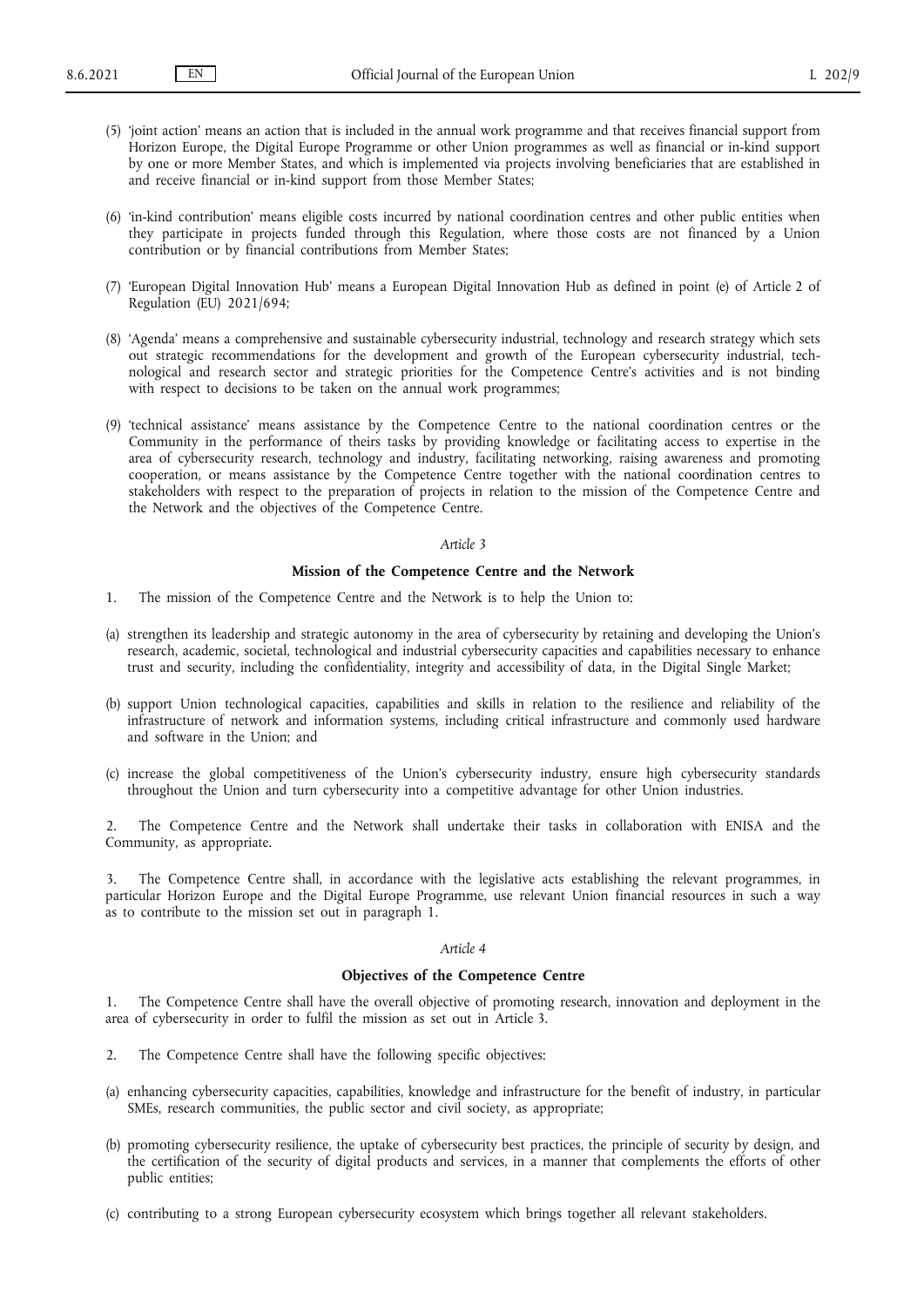- 3. The Competence Centre shall implement the specific objectives referred to in paragraph 2 by:
- (a) establishing strategic recommendations for research, innovation and deployment in cybersecurity in accordance with Union law and setting out strategic priorities for the Competence Centre's activities;
- (b) implementing actions under relevant Union funding programmes in accordance with the relevant work programmes and the Union legislative acts establishing those funding programmes;
- (c) fostering cooperation and coordination among the national coordination centres and with and within the Community; and
- (d) where relevant and appropriate, acquiring and operating ICT infrastructure and services where necessary to fulfil the tasks set out in Article 5 and in accordance with the respective work programmes set out in point (b) of Article 5(3).

#### **Tasks of the Competence Centre**

- 1. In order to fulfil its mission and objectives, the Competence Centre shall have the following tasks:
- (a) strategic tasks; and
- (b) implementation tasks.
- 2. The strategic tasks referred to in point (a) of paragraph 1 shall consist of:
- (a) developing and monitoring the implementation of the Agenda;
- (b) through the Agenda and the multiannual work programme, while avoiding any duplication of activities with ENISA and taking into account the need to create synergies between cybersecurity and other parts of Horizon Europe and the Digital Europe Programme:
	- (i) establishing priorities for the work of the Competence Centre in relation to:
		- (1) the enhancement of cybersecurity research and innovation, covering the entire innovation cycle, and the deployment of that research and innovation;
		- (2) the development of cybersecurity industrial, technological and research capacities, capabilities, and infrastructure;
		- (3) the reinforcement of cybersecurity and technology skills and competence in industry, technology and research and at all relevant educational levels, supporting gender balance;
		- (4) the deployment of cybersecurity products, services and processes;
		- (5) support for the uptake by the market of cybersecurity products, services and processes contributing to the mission set out in Article 3;
		- (6) support for the adoption and integration of state-of-the-art cybersecurity products, services and processes by public authorities at their request, by demand-side industries and by other users;
	- (ii) supporting the cybersecurity industry, in particular SMEs, with a view to strengthening Union excellence, capacity and competitiveness with regard to cybersecurity, including with a view to connecting to potential markets and deployment opportunities, and to attracting investment; and
	- (iii) providing support and technical assistance to cybersecurity start-ups, SMEs, microenterprises, associations, individual experts and civic technology projects;
- (c) ensuring synergies between and cooperation with relevant Union institutions, bodies, offices and agencies, in particular ENISA, while avoiding any duplication of activities with those Union institutions, bodies, offices and agencies;
- (d) coordinating national coordination centres through the Network and ensuring a regular exchange of expertise;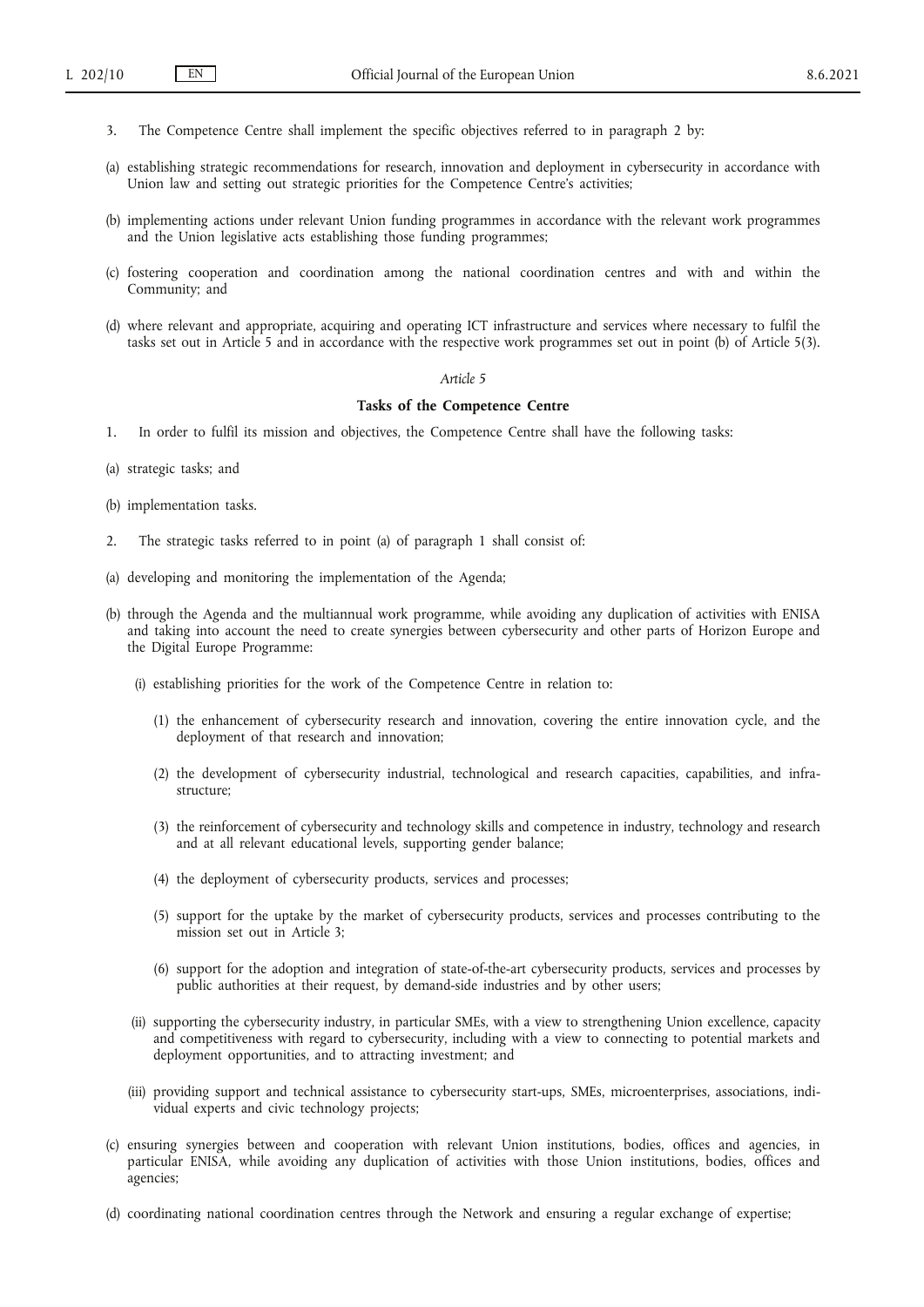- (e) providing expert cybersecurity industrial, technology and research advice to Member States at their request, including with regard to the procurement and deployment of technologies;
- (f) facilitating collaboration and the sharing of expertise among all relevant stakeholders, in particular members of the Community;
- (g) attending Union, national and international conferences, fairs and forums related to the mission, objectives and tasks of the Competence Centre with the aim of sharing views and exchanging relevant best practices with other participants;
- (h) facilitating the use of results from research and innovation projects in actions related to the development of cybersecurity products, services and processes, while seeking to avoid the fragmentation and duplication of efforts and replicating good cybersecurity practices and cybersecurity products, services and processes, in particular those developed by SMEs and those using open source software.
- 3. The implementation tasks referred to in point (b) of paragraph 1 shall consist of:
- (a) coordinating and administrating the work of the Network and the Community in order to fulfil the mission set out in Article 3, in particular by supporting cybersecurity start-ups, SMEs, microenterprises, associations and civic technology projects in the Union and facilitating their access to expertise, funding, investment and markets;
- (b) establishing and implementing the annual work programme, in accordance with the Agenda and the multiannual work programme, for the cybersecurity parts of:
	- (i) the Digital Europe Programme, in particular actions related to Article 6 of Regulation (EU) 2021/694;
	- (ii) joint actions receiving support under the provisions that relate to cybersecurity in Horizon Europe, in particular with regard to Section 3.1.3 of Pillar II of Annex I to Decision (EU) 2021/764, in accordance with the multiannual work programme and the strategic planning process of Horizon Europe; and
	- (iii) other programmes where provided for in the relevant legislative acts of the Union;
- (c) supporting, where appropriate, the achievement of Specific Objective 4 'Advanced Digital Skills' as set out in Article 7 of Regulation (EU) 2021/694, in cooperation with European Digital Innovation Hubs;
- (d) providing expert advice on cybersecurity industry, technology and research to the Commission when the Commission prepares draft work programmes pursuant to Article 13 of Decision (EU) 2021/764;
- (e) carrying out or enabling the deployment of ICT infrastructure and facilitating the acquisition of such infrastructure, for the benefit of society, industry and the public sector, at the request of Member States, research communities and operators of essential services, by means of, inter alia, contributions from Member States and Union funding for joint actions, in accordance with the Agenda, the annual work programme and the multiannual work programme;
- (f) raising awareness of the mission of the Competence Centre and the Network and of the objectives and tasks of the Competence Centre;
- (g) without prejudice to the civilian nature of projects to be financed from Horizon Europe, and in accordance with Regulations (EU) 2021/695 and (EU) 2021/694, enhancing synergies and coordination between the cybersecurity civilian and defence spheres, by facilitating the exchange of:
	- (i) knowledge and information with regard to dual-use technologies and applications;
	- (ii) results, requirements and best practices; and
	- (iii) information with regard to the priorities of relevant Union programmes.
- 4. The Competence Centre shall carry out the tasks set out in paragraph 1 in close cooperation with the Network.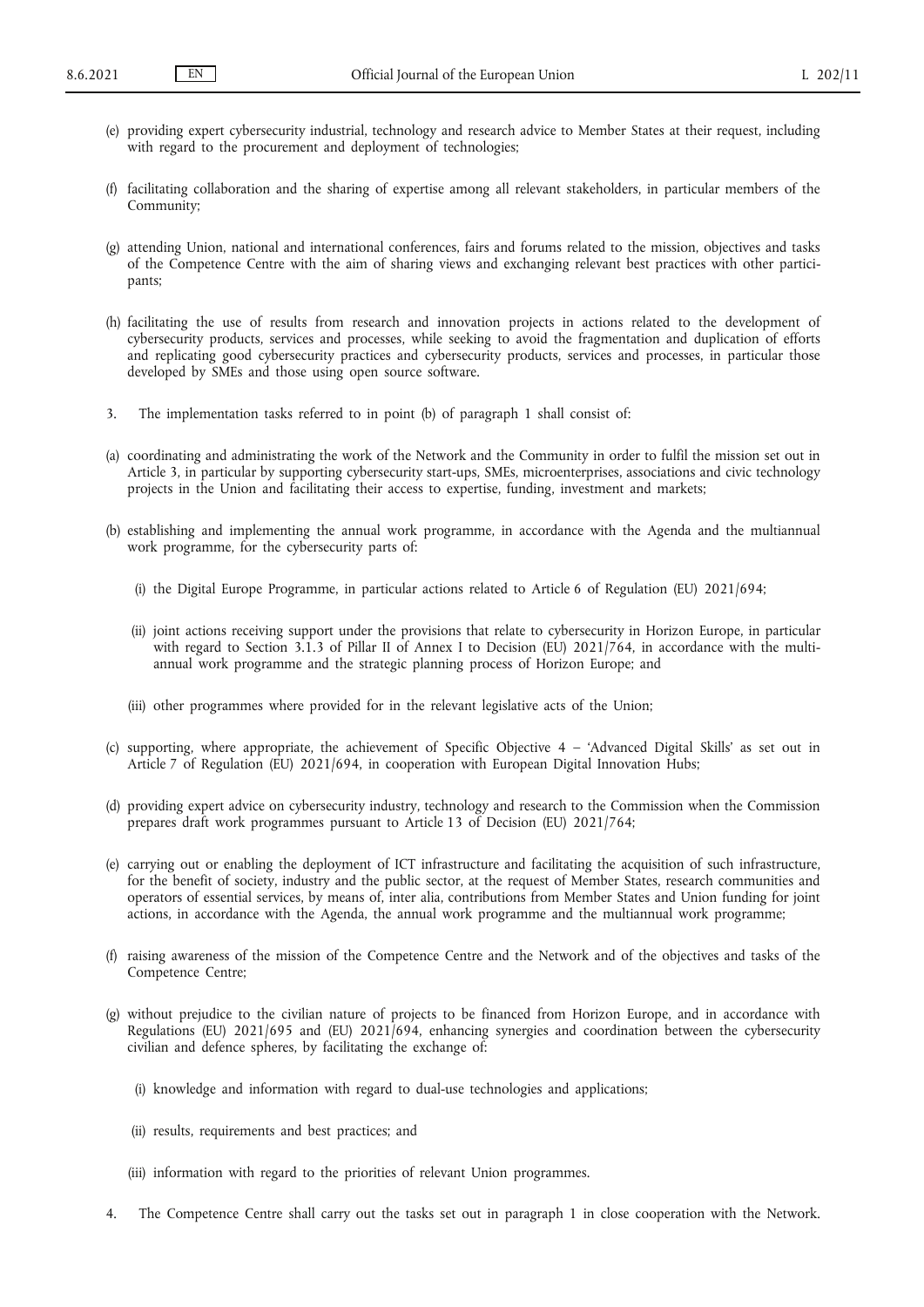5. In accordance with Article 6 of Regulation (EU) 2021/695 and subject to a contribution agreement as defined in point (18) of Article 2 of the Financial Regulation, the Competence Centre may be entrusted with the implementation of the cybersecurity parts under Horizon Europe that are not co-funded by the Member States, in particular with regard to Section 3.1.3 of Pillar II of Annex I to Decision (EU) 2021/764.

#### *Article 6*

#### **Nomination of national coordination centres**

1. By 29 December 2021, each Member State shall nominate one entity which fulfils the criteria laid down in paragraph 5 to act as its national coordination centre for the purposes of this Regulation. Each Member State shall notify that entity to the Governing Board without delay. Such entity may be an entity already established in that Member State.

The deadline set out in the first subparagraph of this paragraph shall be extended for the period during which the Commission is to issue the opinion referred to in paragraph 2.

2. At any time, a Member State may ask the Commission for an opinion concerning whether the entity that the Member State has nominated or intends to nominate to act as its national coordination centre has the necessary capacity to manage funds to fulfil the mission and objectives laid down in this Regulation. The Commission shall issue its opinion to that Member State within three months of the Member State's request.

3. On the basis of the notification by a Member State of an entity as referred to in paragraph 1, the Governing Board shall list that entity as a national coordination centre no later than three months after the notification. The Competence Centre shall publish the list of nominated national coordination centres.

4. A Member State may at any time nominate a new entity to act as its national coordination centre for the purposes of this Regulation. Paragraphs 1, 2 and 3 shall apply to the nomination of any new entity.

The national coordination centre shall be a public sector entity or an entity, a majority of which is owned by the Member State, which performs public administrative functions under national law, including by means of delegation, and having the capacity to support the Competence Centre and the Network in fulfilling their mission as set out in Article 3 of this Regulation. It shall either possess or have access to research and technological expertise in cybersecurity. It shall have the capacity to engage effectively and coordinate with industry, the public sector, the academic and research community and citizens, as well as with authorities designated pursuant to Directive (EU) 2016/1148.

6. At any time, a national coordination centre may request to be recognised as having the necessary capacity to manage funds to fulfil the mission and objectives laid down in this Regulation, in accordance with Regulations (EU) 2021/695 and (EU) 2021/694. Within three months of such a request, the Commission shall assess whether that national coordination centre has such capacity and shall issue a decision.

Where the Commission has provided a positive opinion to a Member State in accordance with the procedure laid down in paragraph 2, that opinion shall be deemed to be a decision recognising the relevant entity as having the necessary capacity for the purposes of this paragraph.

No later than 29 August 2021, after consulting the Governing Board, the Commission shall issue guidelines on the assessment referred to in the first subparagraph, including a specification of the conditions for recognition and how opinions and assessments are conducted.

Before issuing the opinion referred to in paragraph 2 and the decision referred to in the first subparagraph of this paragraph, the Commission shall take into account any information and documentation provided by the requesting national coordination centre.

Any decision not to recognise a national coordination centre as having the necessary capacity to manage funds to fulfil the mission and objectives laid down in this Regulation shall be duly reasoned, setting out the requirements the requesting national coordination centre has not yet fulfilled that justify the decision to withhold recognition. Any national coordination centre whose request for recognition has been rejected may resubmit its request with additional information at any time.

Member States shall inform the Commission in the event of changes to the national coordination centre, such as the composition of the national coordination centre, the legal form of the national coordination centre or other relevant aspects, that affect its capacity to manage funds to fulfil the mission and objectives laid down in this Regulation. On receiving such information the Commission may review a decision to grant or withhold recognition of the national coordination centre as having the necessary capacity to manage funds accordingly.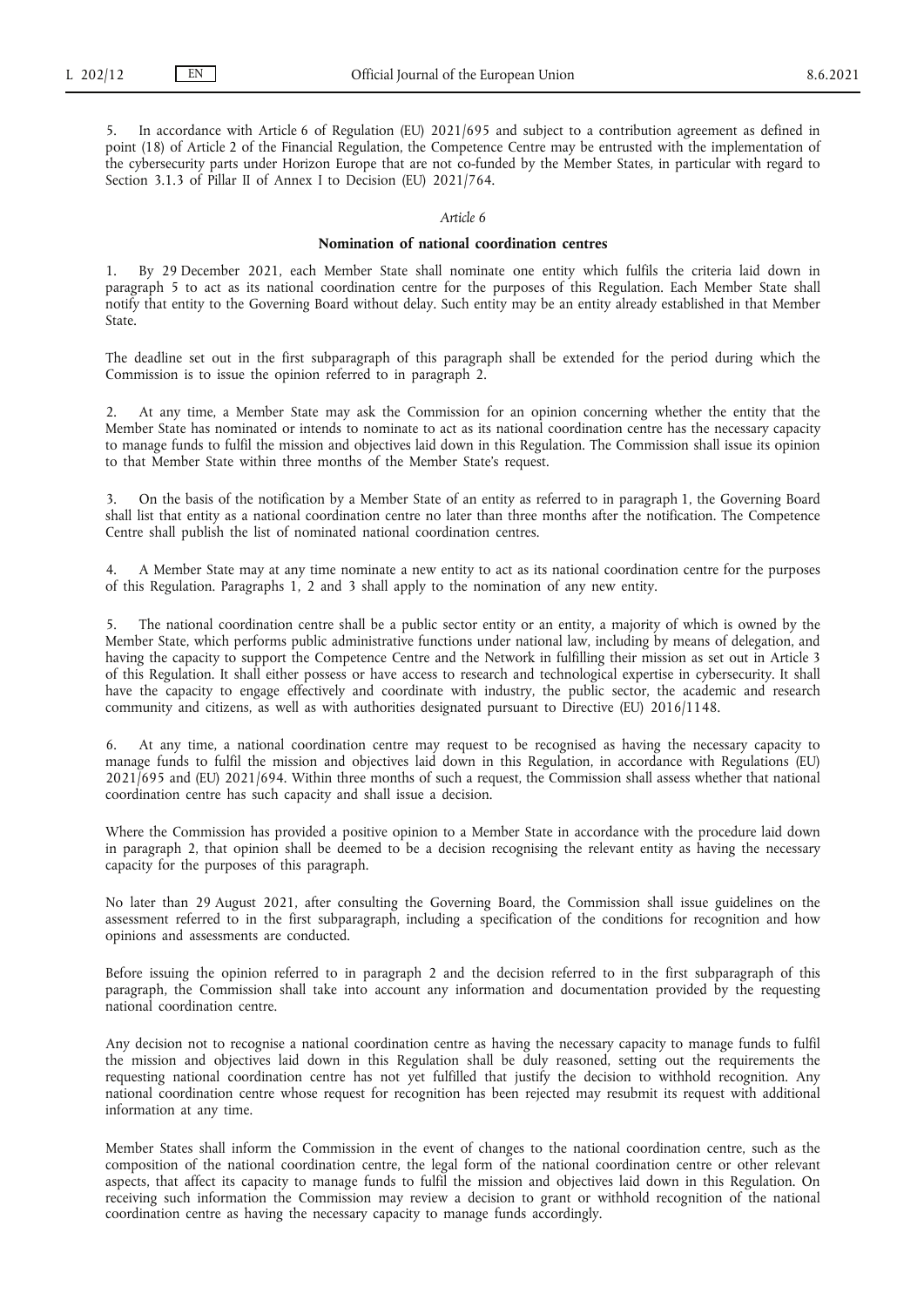7. The Network shall be composed of all the national coordination centres that have been notified to the Governing Board by the Member States.

#### *Article 7*

#### **Tasks of the national coordination centres**

- 1. The national coordination centres shall have the following tasks:
- (a) acting as points of contact at national level for the Community to support the Competence Centre in fulfilling its mission and objectives, in particular in coordinating the Community through the coordination of Community members in their Member States;
- (b) providing expertise and actively contributing to the strategic tasks set out in Article 5(2), taking into account relevant national and regional challenges for cybersecurity in different sectors;
- (c) promoting, encouraging and facilitating the participation of civil society, industry, in particular start-ups and SMEs, the academic and research communities and other stakeholders at national level in cross-border projects and in cybersecurity actions funded by relevant Union programmes;
- (d) providing technical assistance to stakeholders by supporting them in the application phase for projects managed by the Competence Centre in relation to its mission and objectives, and in full compliance with the rules of sound financial management, especially with regard to conflicts of interest;
- (e) seeking to establish synergies with relevant activities at national, regional and local level, such as national policies on research, development and innovation in the area of cybersecurity, in particular those policies stated in the national cybersecurity strategies;
- (f) implementing specific actions for which grants have been awarded by the Competence Centre, including through the provision of financial support to third parties in accordance with Article 204 of the Financial Regulation under conditions specified in the grant agreements concerned;
- (g) without prejudice to the competences of Member States for education and taking into account the relevant tasks of ENISA, engaging with national authorities regarding possible contributions to promoting and disseminating cybersecurity educational programmes;
- (h) promoting and disseminating the relevant outcomes of the work of the Network, the Community and the Competence Centre at national, regional or local level;
- (i) assessing requests by entities established in the same Member State as the national coordination centre to become part of the Community;
- (j) advocating and promoting the involvement of relevant entities in the activities arising from the Competence Centre, the Network and the Community, and monitoring, as appropriate, the level of engagement with and the amount of public financial support awarded for cybersecurity research, developments and deployments.

2. For the purposes of point (f) of paragraph 1 of this Article, the financial support to third parties may be provided in any of the forms of Union contribution specified in Article 125 of the Financial Regulation, including in the form of lump sums.

3. On the basis of a decision as referred to in Article 6(6) of this Regulation, national coordination centres may receive a grant from the Union in accordance with point (d) of the first paragraph of Article 195 of the Financial Regulation in relation to carrying out the tasks laid down in this Article.

4. National coordination centres shall, where relevant, cooperate through the Network.

## *Article 8*

## **The Cybersecurity Competence Community**

1. The Community shall contribute to the mission of the Competence Centre and the Network set out in Article 3 and shall enhance, share and disseminate cybersecurity expertise across the Union.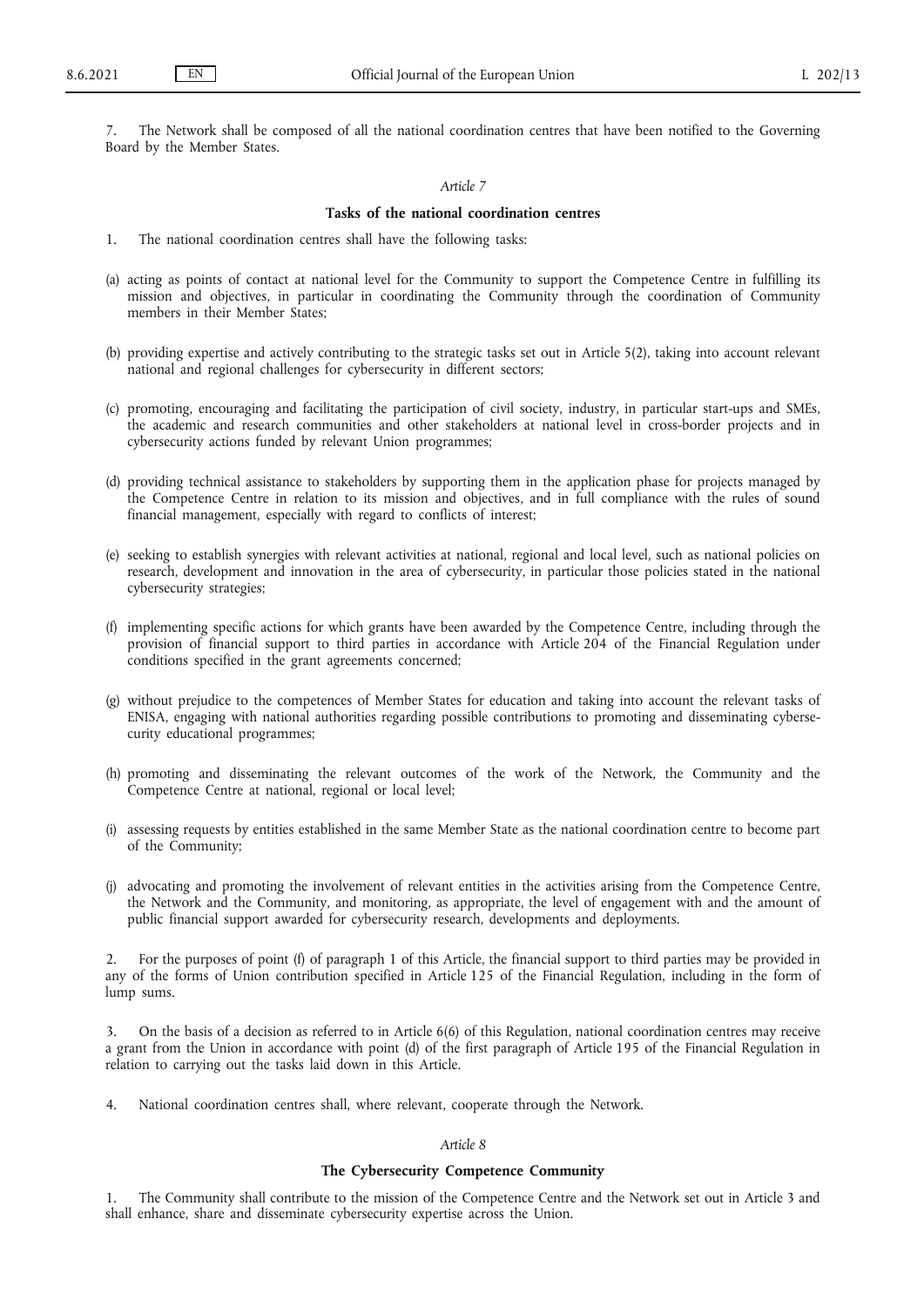2. The Community shall consist of industry, including SMEs, academic and research organisations, other relevant civil society associations as well as, as appropriate, relevant European Standardisation Organisations, public entities and other entities dealing with cybersecurity operational and technical matters and, where relevant, stakeholders in sectors that have an interest in cybersecurity and that face cybersecurity challenges. The Community shall bring together the main stakeholders with regard to cybersecurity technological, industrial, academic and research capacities in the Union. It shall involve national coordination centres, European Digital Innovation Hubs, where relevant, as well as Union institutions, bodies, offices and agencies with relevant expertise, such as ENISA.

3. Only entities which are established within the Member States shall be registered as members of the Community. They shall demonstrate that they are able to contribute to the mission and shall have cybersecurity expertise with regard to at least one of the following domains:

(a) academia, research or innovation;

(b) industrial or product development;

(c) training and education;

- (d) information security or incident response operations;
- (e) ethics;

(f) formal and technical standardisation and specifications.

The Competence Centre shall register entities, at their request, as members of the Community after an assessment made by the national coordination centre of the Member State in which those entities are established to confirm that those entities meet the criteria set out in paragraph 3 of this Article. That assessment shall also take into account any relevant national assessment on security grounds made by the national competent authorities. Such registrations shall not be limited in time but may be revoked by the Competence Centre at any time if the relevant national coordination centre considers that the entity concerned no longer fulfils the criteria set out in paragraph 3 of this Article or falls under Article 136 of the Financial Regulation, or on justified security grounds. Where membership in the Community is revoked on security grounds, the decision to revoke shall be proportional and reasoned. The national coordination centres shall aim to achieve a balanced representation of stakeholders in the Community and actively stimulate participation, in particular of SMEs.

5. National coordination centres shall be encouraged to cooperate through the Network in order to harmonise the way in which they apply the criteria set out in paragraph 3 and the procedures for assessing and registering entities referred to in paragraph 4.

6. The Competence Centre shall register relevant Union institutions, bodies, offices and agencies as members of the Community after carrying out an assessment to confirm that that Union institution, body, office or agency meets the criteria set out in paragraph 3 of this Article. Such registrations shall not be limited in time but may be revoked by the Competence Centre at any time if it considers that the Union institution, body, office or agency no longer fulfils the criteria set out in paragraph 3 of this Article or falls under Article 136 of the Financial Regulation.

7. Representatives of the Union institutions, bodies, offices and agencies may participate in the work of the Community.

8. An entity registered as a member of the Community shall designate its representatives to ensure an efficient dialogue. Those representatives shall have expertise with regard to cybersecurity research, technology or industry. The requirements may be further specified by the Governing Board, without unduly limiting the entities in the designation of their representatives.

9. The Community, through its working groups and in particular through the Strategic Advisory Group, shall provide the Executive Director and the Governing Board with strategic advice on the Agenda, the annual work programme and the multiannual work programme, in accordance with the rules of procedure of the Governing Board.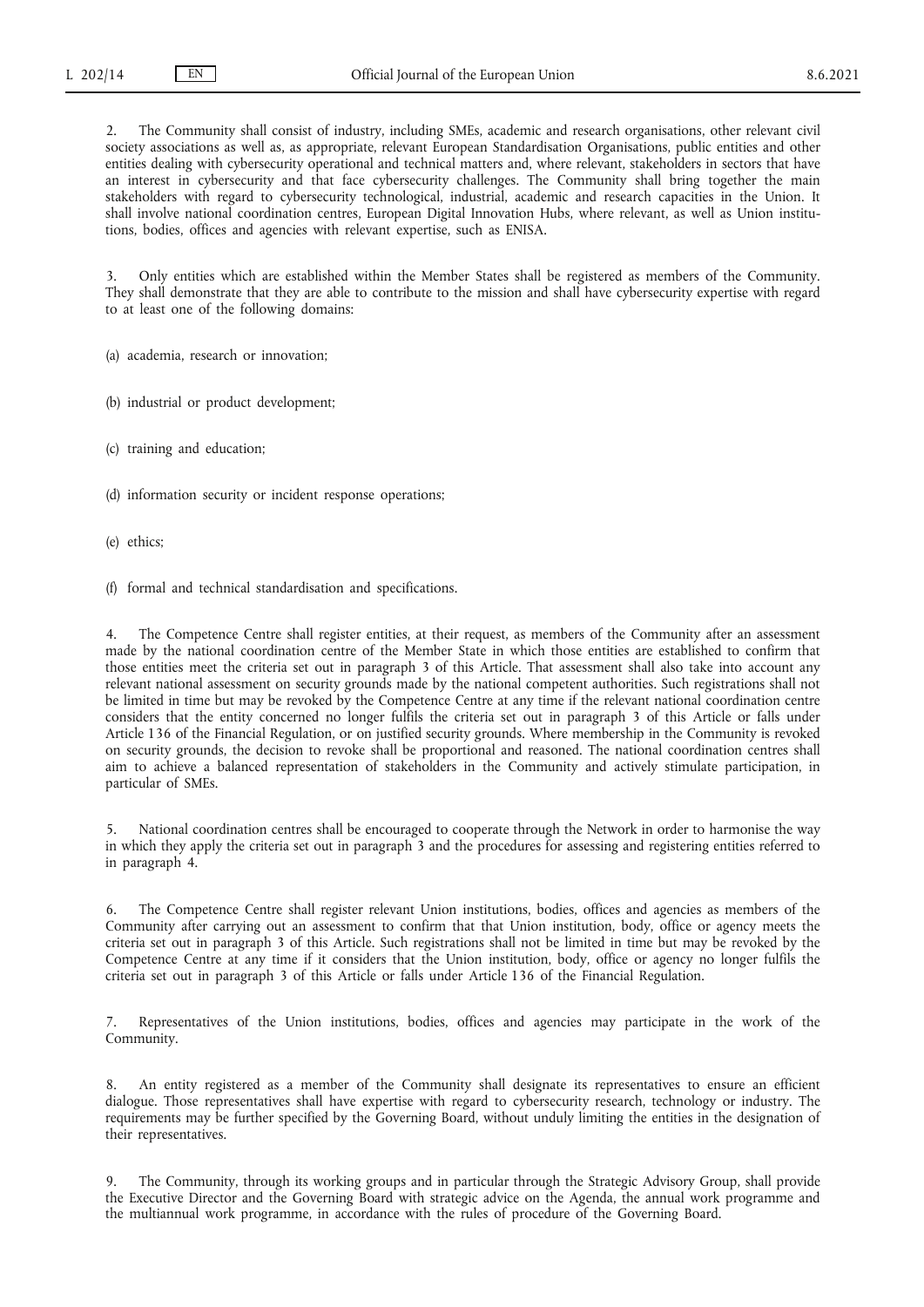## **Tasks of the members of the Community**

The members of the Community shall:

- (a) support the Competence Centre in fulfilling its mission and objectives and, for that purpose, shall work closely with the Competence Centre and the national coordination centres;
- (b) where relevant, participate in formal or informal activities and in the working groups referred to in point (n) of Article 13(3) to carry out specific activities as provided by the annual work programme; and
- (c) where relevant, support the Competence Centre and the national coordination centres in promoting specific projects.

#### *Article 10*

## **Cooperation of the Competence Centre with other Union institutions, bodies, offices and agencies and international organisations**

<span id="page-14-2"></span>1. To ensure consistency and complementarity while avoiding any duplication of effort, the Competence Centre shall cooperate with relevant Union institutions, bodies, offices and agencies, including ENISA, the European External Action Service, the Directorate-General Joint Research Centre of the Commission, the European Research Executive Agency, the European Research Council Executive Agency and the European Health and Digital Executive Agency established by Commission Implementing Decision (EU) 2021/173 [\(13\),](#page-14-0) relevant European Digital Innovation Hubs, the European Cybercrime Centre at the European Union Agency for Law Enforcement Cooperation established by Regulation (EU) 2016/794 of the European Parliament and of the Counci[l \(14\)](#page-14-1), the European Defence Agency in relation to the tasks set out in Article 5 of this Regulation and other relevant Union entities. The Competence Centre may also cooperate with international organisations, where relevant.

<span id="page-14-3"></span>2. Cooperation as referred to in paragraph 1 of this Article may take place within the framework of working arrangements. Those arrangements shall be submitted for the approval of the Governing Board. Any sharing of classified information shall take place within the framework of administrative arrangements concluded in accordance with Article 36(3).

#### *CHAPTER II*

#### *Organisation of the Competence Centre*

*Article 11*

#### **Membership and structure**

1. The members of the Competence Centre shall be the Union, represented by the Commission, and the Member States.

2. The structure of the Competence Centre shall ensure the achievement of the objectives set out in Article 4 and the tasks set out in Article 5, and shall comprise:

- (a) a Governing Board;
- (b) an Executive Director;
- (c) a Strategic Advisory Group.

<span id="page-14-0"></span>[<sup>\(</sup>](#page-14-2) [13\) C](#page-14-2)ommission Implementing Decision (EU) 2021/173 of 12 February 2021 establishing the European Climate, Infrastructure and Environment Executive Agency, the European Health and Digital Executive Agency, the European Research Executive Agency, the European Innovation Council and SMEs Executive Agency, the European Research Council Executive Agency, and the European Education and Culture Executive Agency and repealing Implementing Decisions 2013/801/EU, 2013/771/EU, 2013/778/EU, 2013/779/EU, 2013/776/EU and 2013/770/EU (OJ L 50, 15.2.2021, p. 9).

<span id="page-14-1"></span>[<sup>\(</sup>](#page-14-3) [14\) R](#page-14-3)egulation (EU) 2016/794 of the European Parliament and of the Council, of 11 May 2016, on the European Union Agency for Law Enforcement Cooperation (Europol) and replacing and repealing Council Decisions 2009/371/JHA, 2009/934/JHA, 2009/935/JHA, 2009/936/JHA and 2009/968/JHA (OJ L 135, 24.5.2016, p. 53).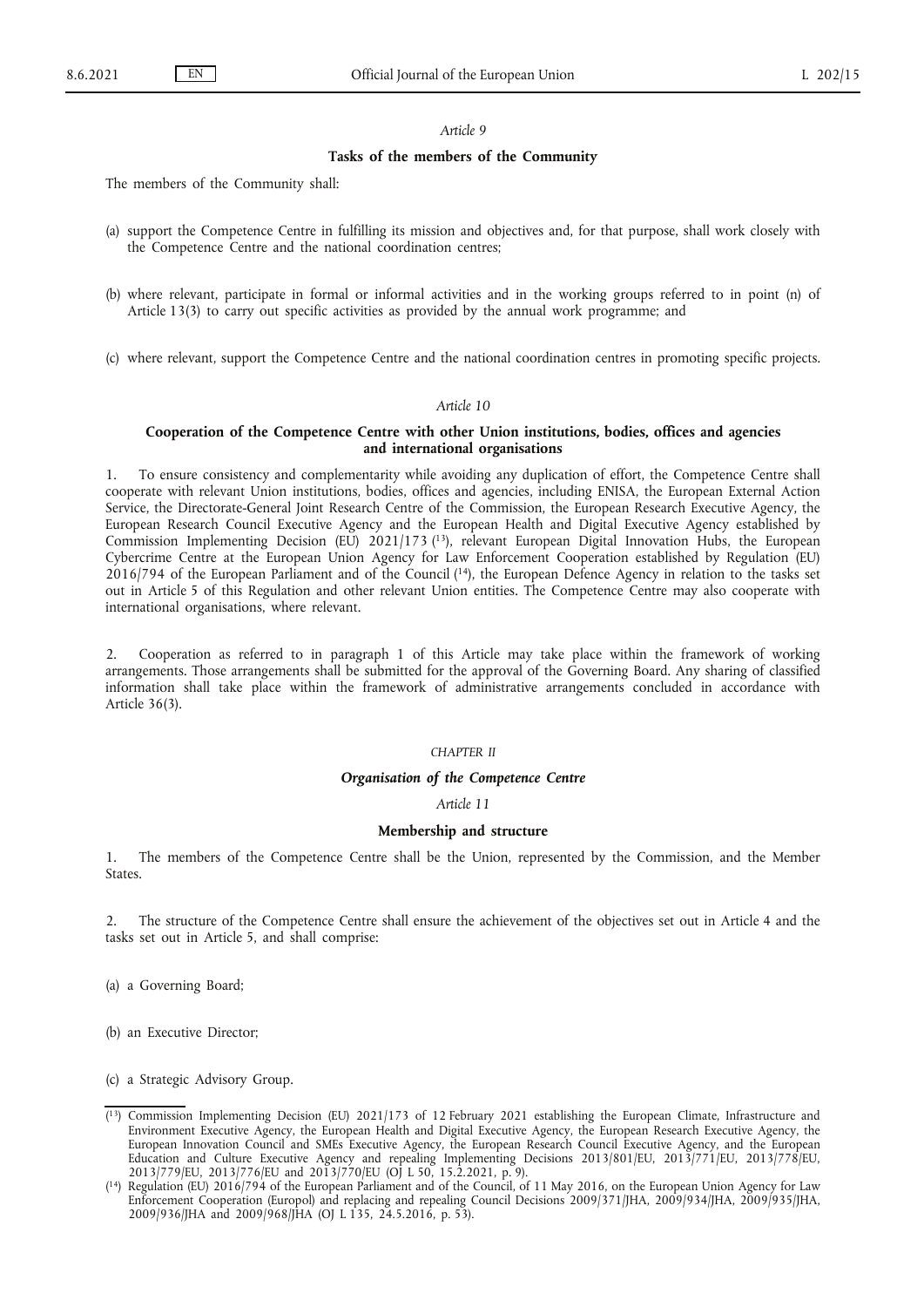#### Section I

#### **G o v e r n i n g B o a r d**

#### *Article 12*

#### **Composition of the Governing Board**

1. The Governing Board shall be composed of one representative of each Member State and two representatives of the Commission who act on behalf of the Union.

2. Each member of the Governing Board shall have an alternate. That alternate shall represent the member in the member's absence.

3. Members of the Governing Board appointed by Member States and their alternates shall be public sector staff in their respective Member State and shall be appointed on the basis of their knowledge in the area of cybersecurity research, technology and industry, their ability to ensure the coordination of actions and positions with their respective national coordination centre, or their relevant managerial, administrative and budgetary skills. The Commission shall appoint its members of the Governing Board and their alternates on the basis of their knowledge in the area of cybersecurity, technology, or their relevant managerial, administrative and budgetary skills and of their ability to ensure coordination, synergies and, as far as possible, joint initiatives between different sectoral or horizontal Union policies involving cybersecurity. The Commission and the Member States shall make efforts to limit the turnover of their representatives in the Governing Board, in order to ensure the continuity of the Governing Board's work. The Commission and the Member States shall aim to achieve a balanced representation between men and women on the Governing Board.

4. The term of office of members of the Governing Board and of their alternates shall be four years. That term shall be renewable.

5. The members of the Governing Board shall ensure that the Competence Centre's mission, objectives, identity and autonomy are safeguarded and that its actions are consistent with that mission and those objectives, in an independent and transparent way.

6. The Governing Board may invite observers to take part in its meetings as appropriate, including representatives of relevant Union institutions, bodies, offices and agencies, and the members of the Community.

7. A representative from ENISA shall be a permanent observer in the Governing Board. The Governing Board may invite a representative from the Strategic Advisory Group to attend its meetings.

8. The Executive Director shall take part in the meetings of the Governing Board but shall have no right to vote.

## *Article 13*

#### **Tasks of the Governing Board**

1. The Governing Board shall have the overall responsibility for the strategic orientation and the operations of the Competence Centre, shall supervise the implementation of its activities and shall be responsible for any task that is not specifically allocated to the Executive Director.

2. The Governing Board shall adopt its rules of procedure. Those rules of procedure shall include specific procedures for identifying and avoiding conflicts of interest and shall ensure the confidentiality of any sensitive information.

3. The Governing Board shall take necessary strategic decisions, in particular with regard to:

(a) the development and adoption of the Agenda and the monitoring of its implementation;

- (b) reflecting the Union's policy priorities and the Agenda, the adoption of the multiannual work programme containing common, industrial, technology and research priorities which are based on the needs identified by Member States in cooperation with the Community and which require the focus of Union financial support, including key technologies and domains for developing the Union's own capabilities in cybersecurity;
- (c) the adoption of the annual work programme for implementing the relevant Union funds, in particular the cybersecurity parts of Horizon Europe insofar as they are co-financed voluntarily by Member States and of the Digital Europe Programme, in accordance with the Competence Centre's multiannual work programme and the strategic planning process of Horizon Europe;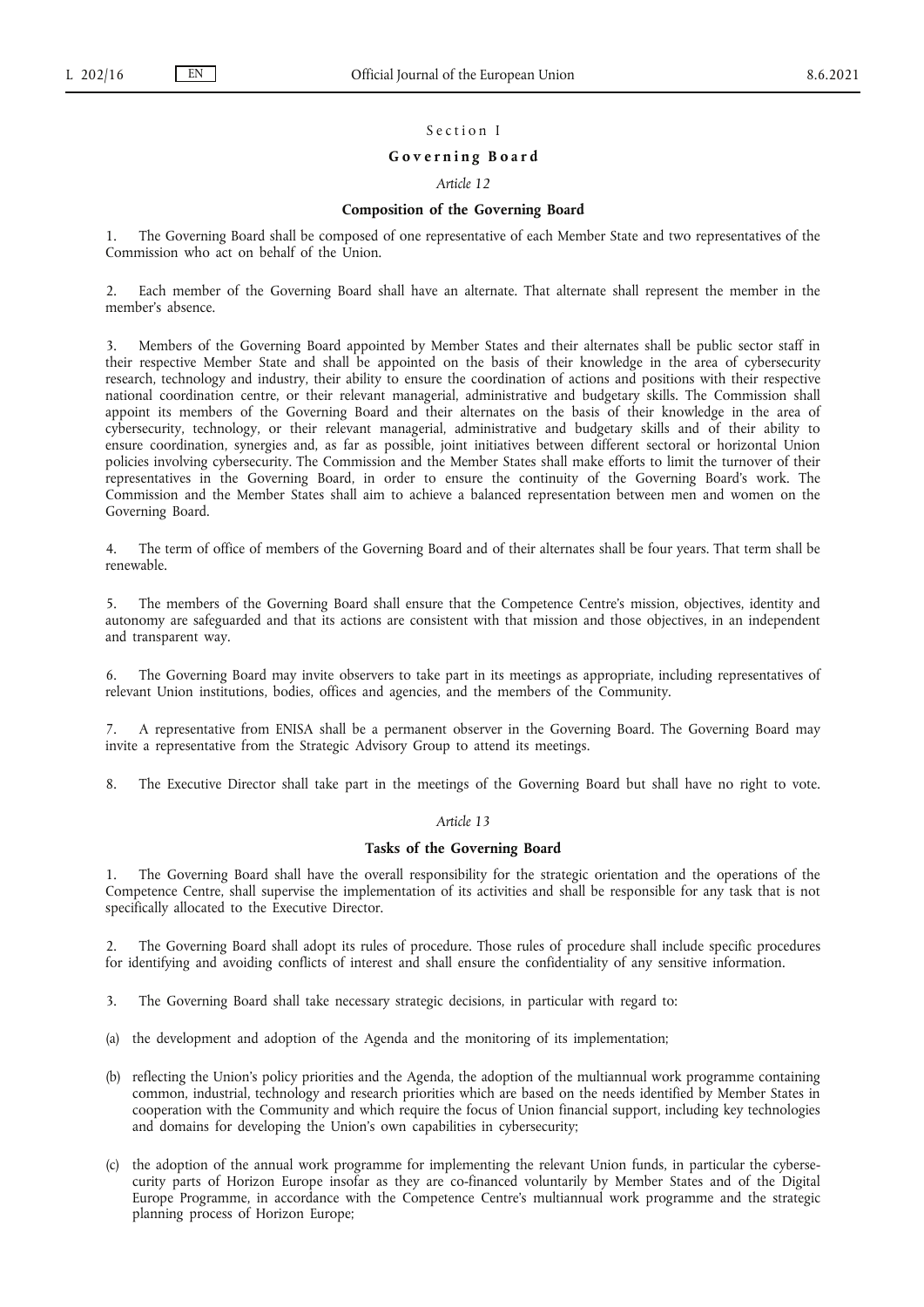- (d) the adoption of the Competence Centre's annual accounts, balance sheet and annual activity report, on the basis of a proposal from the Executive Director;
- (e) the adoption of the specific financial rules of the Competence Centre in accordance with Article 70 of the Financial Regulation;
- (f) as part of the annual work programme, the allocation of funds from the Union budget to topics for joint actions between the Union and Member States;
- (g) as part of the annual work programme, and in accordance with the decisions referred to in point (f) of this subparagraph and in compliance with Regulations (EU) 2021/695 and (EU) 2021/694, the description of the joint actions referred to in point (f) of this subparagraph and the laying down of conditions for the implementation of such joint actions;
- (h) the adoption of a procedure for appointing the Executive Director and the appointment, dismissal, extension of the term of office of, provision of guidance to and the monitoring of the performance of the Executive Director;
- (i) the adoption of guidelines for assessing and registering entities as members of the Community;
- (j) the adoption of the working arrangements referred to in Article 10(2);
- (k) the appointment of the Accounting Officer;
- (l) the adoption of the annual budget of the Competence Centre, including the corresponding establishment plan indicating the number of temporary posts by function group and by grade, with the number of contract staff and seconded national experts being expressed in full-time equivalents;
- (m) the adoption of transparency rules for the Competence Centre and rules for the prevention and management of conflicts of interest, including in respect of the members of the Governing Board, in accordance with Article 42 of Delegated Regulation (EU) 2019/715;
- (n) the establishment of working groups within the Community, where relevant taking into account advice provided by the Strategic Advisory Group;
- (o) the appointment of members of the Strategic Advisory Group;
- (p) the adoption of rules on the reimbursement of expenses for members for the Strategic Advisory Group;
- (q) the setting up of a monitoring mechanism to ensure that the implementation of the respective funds managed by the Competence Centre is done in accordance with the Agenda, the mission, the multiannual work programme and the rules of the programmes that are the source of the relevant funding;
- (r) the ensuring of a regular dialogue and the establishment of an effective cooperation mechanism with the Community;
- (s) the establishment of the Competence Centre's communications policy on the basis of a recommendation by the Executive Director;
- <span id="page-16-1"></span>(t) where appropriate, the establishment of rules implementing the Staff Regulations of Officials and the Conditions of Employment of Other Servants of the European Union, laid down in Council Regulation (EEC, Euratom, ECSC) No 259/68 [\(15\)](#page-16-0) ('Staff Regulations' and 'Conditions of Employment'), in accordance with Article 30(3) of this Regulation;
- (u) where appropriate, the laying down of rules on the secondment of national experts to the Competence Centre and on the use of trainees in accordance with Article 31(2);
- (v) the adoption of security rules for the Competence Centre;
- (w) the adoption of an anti-fraud and anti-corruption strategy that is proportionate to the fraud and corruption risks, as well as the adoption of comprehensive measures, in accordance with applicable Union legislation, to protect persons who report infringements of Union law, having regard to a cost-benefit analysis of the measures to be implemented;
- (x) if necessary, the adoption of the methodology to calculate voluntary financial and in-kind contributions from contributing Member States in accordance with Regulations (EU) 2021/695 and (EU) 2021/694 or with any other applicable legislation;

<span id="page-16-0"></span>[<sup>\(</sup>](#page-16-1) [15\) O](#page-16-1)J L 56, 4.3.1968, p. 1.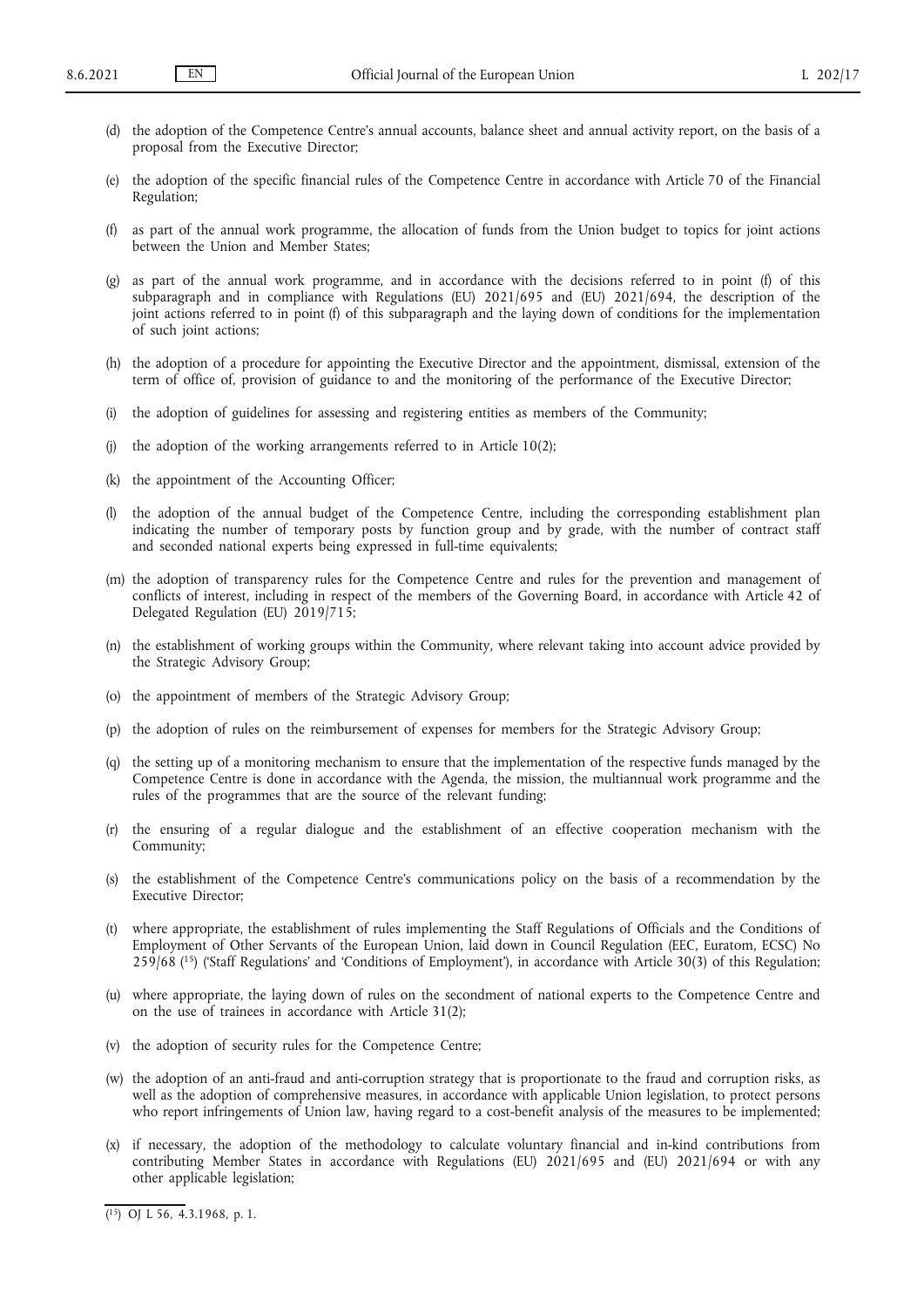- (y) in the context of the annual work programme and the multiannual work programme, the ensuring of coherence and synergies with those parts of the Digital Europe Programme and Horizon Europe which are not managed by the Competence Centre, as well as with other Union programmes;
- (z) the adoption of the annual report on the implementation of the Competence Centre's strategic goals and priorities, if necessary with a recommendation for the better realisation of those goals and priorities.

Insofar the annual work programme contains joint actions, it shall contain information about Member States' voluntary contributions to joint actions. Where appropriate, proposals, in particular the proposal for the annual work programme, shall assess the need to apply security rules as set out in Article 33 of this Regulation, including the security selfassessment procedure in accordance with Article 20 of Regulation (EU) 2021/695.

4. Regarding the decisions set out in points (a), (b) and (c) of paragraph 3, the Executive Director and the Governing Board shall take into account any relevant strategic advice and input provided by ENISA, in accordance with the rules of procedure of the Governing Board.

5. The Governing Board shall be responsible for ensuring that the recommendations contained in the implementation report and the evaluation referred to in Article 38(2) and (4) are adequately followed up.

## *Article 14*

#### **Chairperson and meetings of the Governing Board**

1. The Governing Board shall elect a Chairperson and a Deputy Chairperson from among its members, each for a period of three years. The mandate of the Chairperson and the Deputy Chairperson may be extended once by a decision by the Governing Board. If, however, the membership of the Governing Board of the Chairperson or Deputy Chairperson ends at any time during their terms of office, their terms of office shall automatically expire at that time. The Deputy Chairperson shall replace the Chairperson *ex officio* if the latter is unable to attend to his or her duties. The Chairperson shall take part in the voting.

2. The Governing Board shall hold ordinary meetings at least three times a year. It may hold extraordinary meetings at the request of the Commission, at the request of one third of all its members, at the request of the Chairperson, or at the request of the Executive Director in the fulfilment of his or her tasks.

3. The Executive Director shall take part in the deliberations of the Governing Board, unless decided otherwise by the Governing Board, but shall have no right to vote.

4. The Governing Board may invite other persons to attend its meetings as observers, on a case-by-case basis.

5. The Chairperson may invite representatives of the Community to take part in the meetings of the Governing Board, but they shall have no right to vote.

The members of the Governing Board and their alternates may be assisted at the meetings by advisers or experts, subject to the rules of procedure of the Governing Board.

7. The Competence Centre shall provide the secretariat for the Governing Board.

#### *Article 15*

## **Voting rules of the Governing Board**

1. The Governing Board shall use a consensual approach in its discussions. A vote shall be held if the members of the Governing Board fail to achieve consensus.

2. If the Governing Board fails to achieve consensus on a matter, it shall take its decisions by a majority of at least 75 % of the votes of all its members, the representatives of the Commission constituting a single member for that purpose. An absent member of the Governing Board may delegate his or her vote to his or her alternate or, in the absence of his or her alternate, to another member. No member of the Governing Board shall represent more than one other member.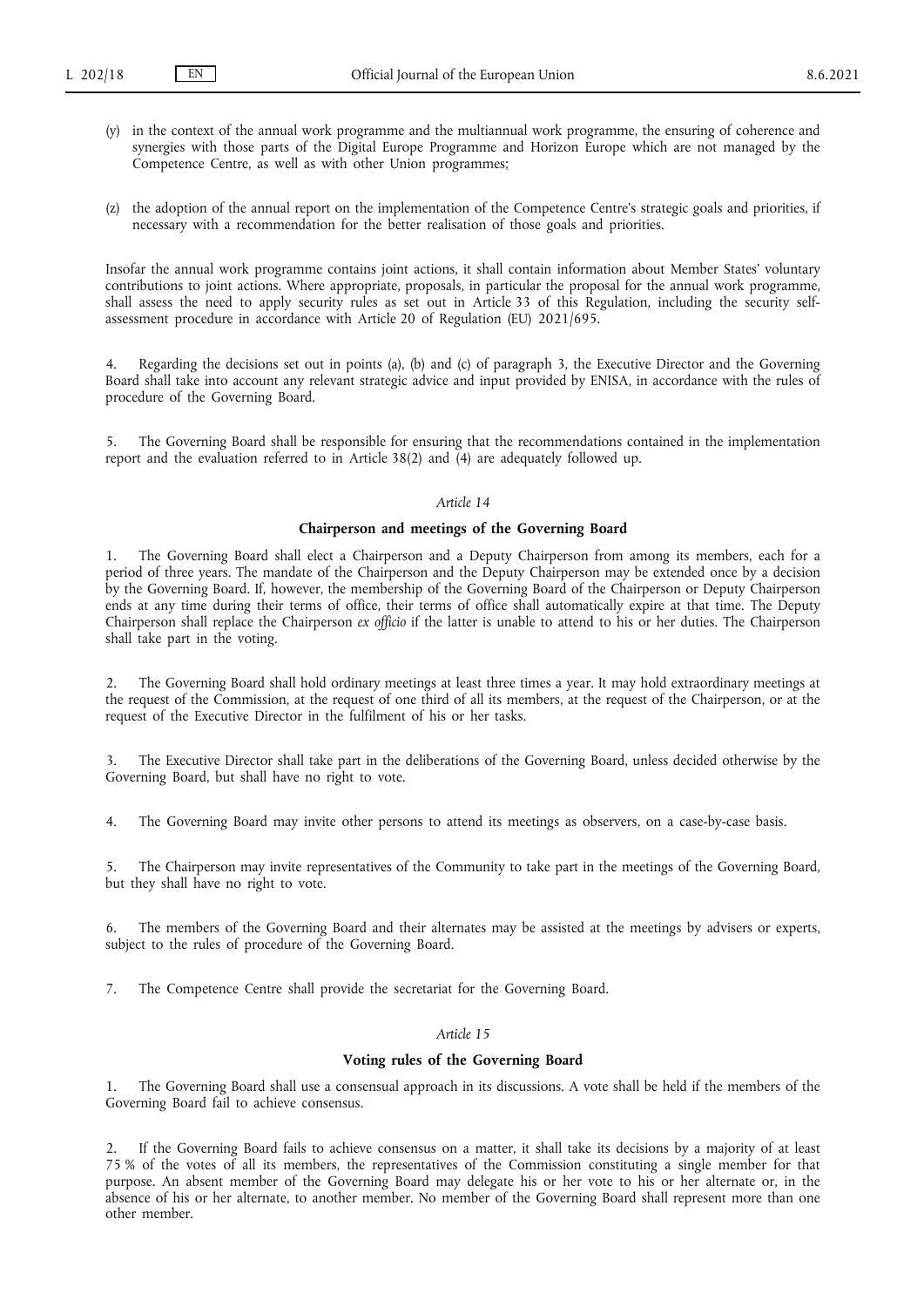Decisions of the Governing Board on the joint actions and their management as referred to in points (f) and (g) of Article 13(3) shall be taken as follows:

- (a) decisions to allocate funds from the Union budget to joint actions as referred to in point (f) of Article 13(3) and decisions to include such joint actions in the annual work programme shall be taken in accordance with paragraph 2 of this Article;
- (b) decisions relating to the description of joint actions and laying down conditions for their implementation referred in point (g) of Article 13(3) shall be taken by participating Members States and the Commission, subject to the right to vote of the members being proportional to their respective contributions to that joint action, calculated in accordance with the methodology adopted pursuant to point  $(x)$  of Article 13(3).

4. For decisions which are taken under points (b), (c), (d), (e), (f), (k), (l), (p), (q), (t), (u), (w), (x) and (y) of Article 13(3), the Commission shall have 26 % of the total votes within the Governing Board.

5. For decisions other than those referred to in point (b) of paragraph 3 and in paragraph 4, each Member State and the Union shall have one vote. The vote of the Union shall be cast jointly by the two representatives of the Commission.

6. The Chairperson shall take part in the voting.

## Section II

## **E x e c u t i v e D i r e c t o r**

## *Article 16*

#### **Appointment, dismissal, and extension of the term of office, of the Executive Director**

1. The Executive Director shall be a person with expertise and a strong reputation in the areas where the Competence Centre operates.

2. The Executive Director shall be engaged as a temporary agent of the Competence Centre under point (a) of Article 2 of the Conditions of Employment.

3. The Executive Director shall be appointed by the Governing Board from a list of candidates proposed by the Commission, following an open, transparent and non-discriminatory selection procedure.

4. For the purpose of concluding the contract of the Executive Director, the Competence Centre shall be represented by the Chairperson of the Governing Board.

5. The term of office of the Executive Director shall be four years. Before the end of that period, the Commission shall carry out an assessment which takes into account the evaluation of the performance of the Executive Director and the Competence Centre's future tasks and challenges.

The Governing Board, acting on a proposal from the Commission which takes into account the assessment referred to in paragraph 5, may extend the term of office of the Executive Director once for no more than four years.

7. An Executive Director whose term of office has been extended shall not participate in another selection procedure for the same post.

8. The Executive Director shall be removed from office only by a decision of the Governing Board, acting on a proposal from the Commission or from at least 50 % of the Member States.

## *Article 17*

#### **Tasks of the Executive Director**

1. The Executive Director shall be responsible for operations and for the day-to-day management of the Competence Centre and shall be its legal representative. The Executive Director shall be accountable to the Governing Board and perform his or her duties with complete independence within the powers assigned to him or her. The Executive Director shall be supported by the staff of the Competence Centre.

- 2. The Executive Director shall carry out at least the following tasks in an independent manner:
- (a) implement the decisions adopted by the Governing Board;
- (b) support the Governing Board in its work, provide the secretariat for its meetings and supply all information necessary for the performance of its duties;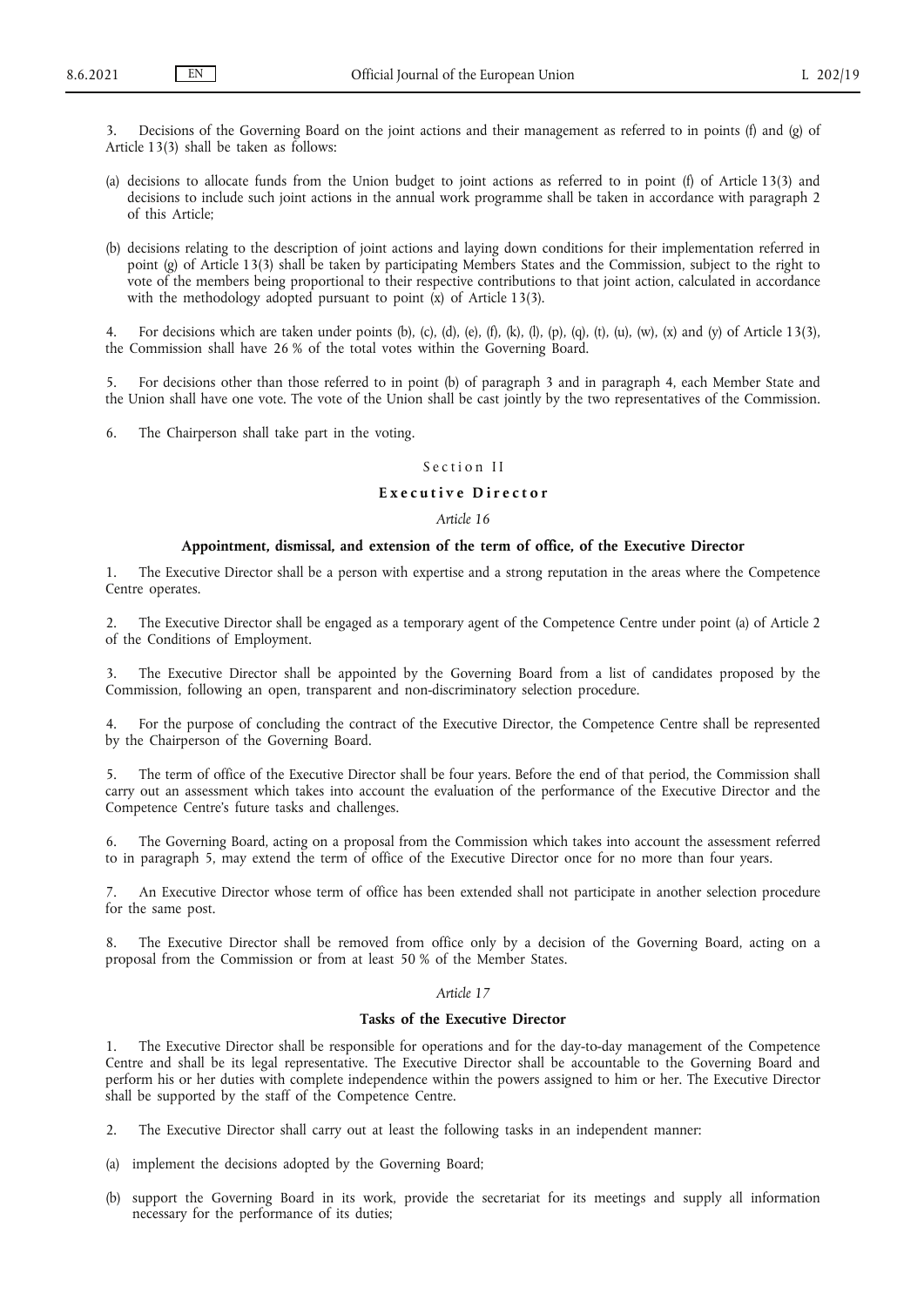- (c) after consulting the Governing Board and the Commission and taking into account the input of the national coordination centres and the Community, prepare and submit for adoption to the Governing Board the Agenda, as well as, in accordance with the Agenda, the draft annual work programme and the draft multiannual work programme of the Competence Centre, including the scope of the calls for proposals, calls for expressions of interest and calls for tenders needed to implement the annual work programme and the corresponding expenditure estimates as proposed by the Member States and the Commission;
- (d) prepare and submit the draft annual budget to the Governing Board for adoption, including the corresponding establishment plan referred to in point (l) of Article 13(3), indicating the number of temporary posts in each grade and function group and the number of contract staff and seconded national experts, expressed in full-time equivalents;
- (e) implement the annual work programme and the multiannual work programme and report to the Governing Board with regard thereto;
- (f) prepare the draft annual activity report on the Competence Centre, including the information on corresponding expenditure and the implementation of the Agenda and the multiannual work programme; if necessary, that report shall be accompanied by proposals for the further improvement of the realisation or the reformulation of the strategic goals and priorities;
- (g) ensure the implementation of effective monitoring and evaluation procedures in relation to the performance of the Competence Centre;
- (h) prepare an action plan that follows up on the conclusions of the implementation report and the evaluation referred to in Article 38(2) and (4) and, every two years, submit reports on progress to the European Parliament and to the Commission;
- (i) prepare and conclude agreements with the national coordination centres;
- (j) be responsible for administrative, financial and staff matters, including the implementation of the Competence Centre's budget, taking due account of advice received from the relevant internal audit function, in accordance with the decisions referred to in points (e), (l), (t), (u), (v) and (w) of Article  $13(3)$ ;
- (k) approve and manage the launch of calls for proposals, in accordance with the annual work programme, and administer the resulting grant agreements and decisions;
- (l) approve the list of actions selected for funding on the basis of a ranking list established by a panel of independent experts;
- (m) approve and manage the launch of calls for tenders, in accordance with the annual work programme, and administer the resulting contracts;
- (n) approve the tenders selected for funding;
- (o) submit the draft annual accounts and balance sheet to the relevant internal audit function, and subsequently to the Governing Board;
- (p) ensure that risk assessments and risk management are performed;
- (q) sign individual grant agreements, decisions and contracts;
- (r) sign procurement contracts;
- <span id="page-19-1"></span>(s) prepare an action plan that follows up on the conclusions of internal or external audit reports, as well as investigations by the European Anti-Fraud Office (OLAF) established with Commission Decision 1999/352/EC, ECSC, Euratom  $(16)$  and report on progress twice a year to the Commission and regularly to the Governing Board;
- (t) prepare draft financial rules applicable to the Competence Centre;
- (u) establish and ensure the functioning of an effective and efficient internal control system and report any significant change to it to the Governing Board;
- <span id="page-19-0"></span>[\(](#page-19-1) [16\) C](#page-19-1)ommission Decision 1999/352/EC, ECSC, Euratom of 28 April 1999 establishing the European Anti-fraud Office (OLAF) (OJ L 136, 31.5.1999, p. 20).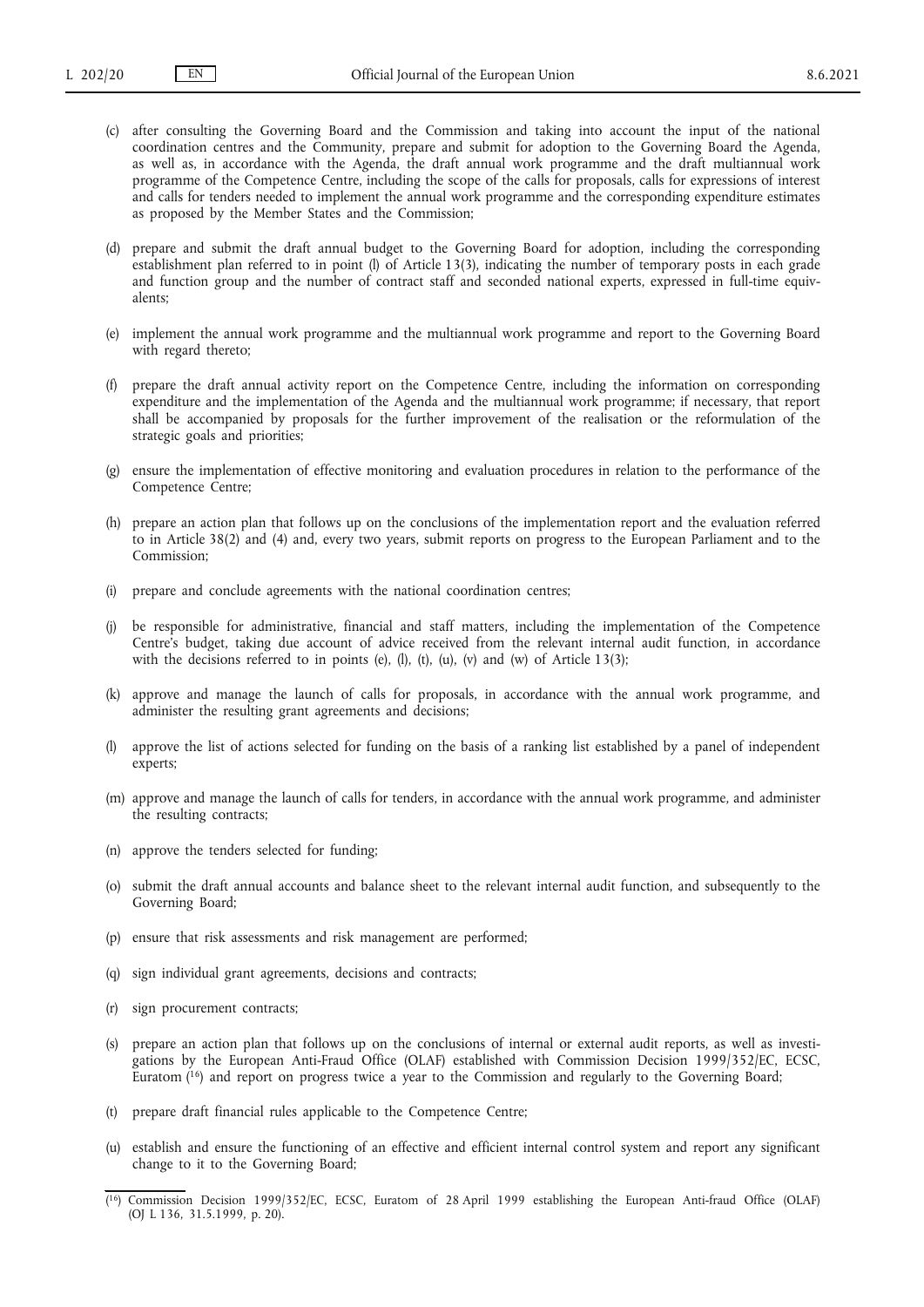- (v) ensure effective communication with the Union's institutions and report, when invited, to the European Parliament and to the Council;
- (w) take any other measures needed to assess the Competence Centre's fulfilment of its mission and objectives;
- (x) perform any other tasks entrusted or delegated to him or her by the Governing Board.

## Section III

## Strategic Advisory Group

#### *Article 18*

## **Composition of the Strategic Advisory Group**

1. The Strategic Advisory Group shall consist of no more than 20 members. The members shall be appointed by the Governing Board, acting on a proposal from the Executive Director, from among the representatives of the members of the Community other than representatives of Union institutions, bodies, offices and agencies. Only representatives of members which are not controlled by a third country or by an entity established in a third-country shall be eligible. The appointment shall be made in accordance with an open, transparent, and non-discriminatory procedure. The Governing Board shall aim for the composition of the Strategic Advisory Group to achieve a balanced representation of the Community between scientific, industrial and civil society entities, demand and supply-side industries, large enterprises and SMEs, as well as balanced representation in terms of geographical provenance and gender. It shall also aim to achieve an intra sectorial balance, having regard to the cohesion of the Union and all of the Member States in the area of cybersecurity research, industry and technology. The Strategic Advisory Group shall be composed so as to enable a comprehensive, ongoing and permanent dialogue between the Community and the Competence Centre.

2. Members of the Strategic Advisory Group shall have expertise with regard to cybersecurity research, industrial development, offering, implementing, or deploying professional services or products. The requirements for such expertise shall be further specified by the Governing Board.

3. Procedures concerning the appointment of the members of the Strategic Advisory Group and the operation of the Strategic Advisory Group shall be specified in the rules of procedure of the Governing Board and shall be made public.

4. The terms of office of members of the Strategic Advisory Group shall be two years. Those terms shall be renewable once.

5. Representatives of the Commission and of other Union institutions, bodies, offices and agencies, in particular ENISA, may be invited by the Strategic Advisory Group to participate in and support its work. The Strategic Advisory Group may invite additional representatives from the Community in the capacity of observer, adviser, or expert, as appropriate on a case-by-case basis, to take into account the dynamic of developments in the area of cybersecurity. Members of the Governing Board may participate as observers in the meetings of the Strategic Advisory Group.

#### *Article 19*

## **Functioning of the Strategic Advisory Group**

1. The Strategic Advisory Group shall meet at least three times a year.

2. The Strategic Advisory Group shall provide advice to the Governing Board on the establishment of working groups within the Community, in accordance with point (n) of Article 13(3) on specific issues relevant to the work of the Competence Centre, whenever those issues directly relate to the tasks and areas of competence set out in Article 20. Where necessary, such working groups shall be subject to the overall coordination of one or more members of the Strategic Advisory Group.

3. The Strategic Advisory Group shall elect its Chair by a simple majority of its members.

4. The secretariat of the Strategic Advisory Group shall be provided by the Executive Director and the staff of the Competence Centre, using existing resources, with due regard to the overall workload of the Competence Centre. The resources assigned to the support of the Strategic Advisory Group shall be indicated in the draft annual budget.

5. The Strategic Advisory Group shall adopt its rules of procedure by a simple majority of its members.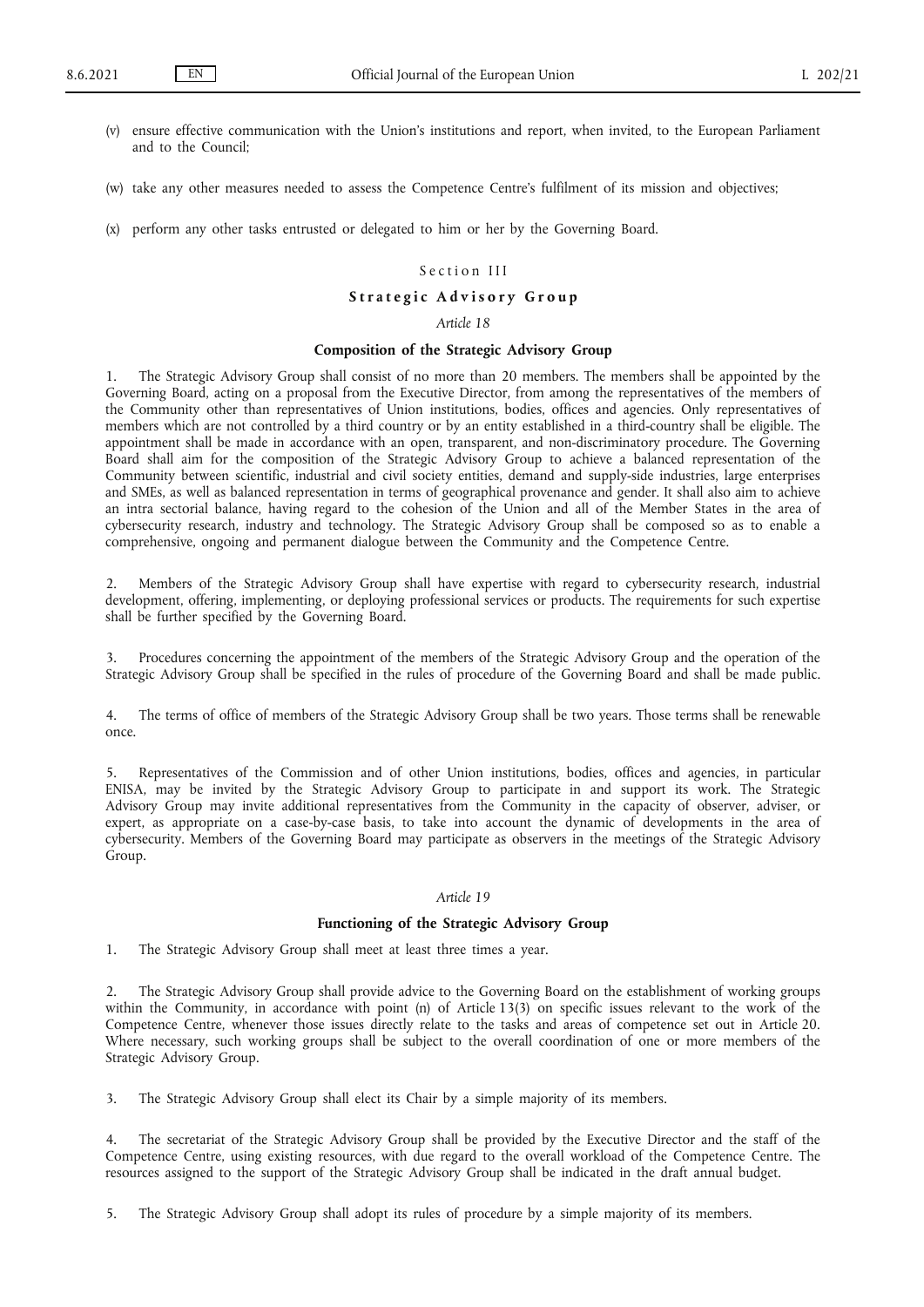#### **Tasks of the Strategic Advisory Group**

The Strategic Advisory Group shall regularly advise the Competence Centre in respect of the performance of the Competence Centre's activities and shall ensure communication with the Community and other relevant stakeholders. The Strategic Advisory Group shall also:

- (a) taking into account contributions from the Community and the working groups referred to in point (n) of Article 13(3) where relevant, provide and update on an ongoing basis strategic advice and input to the Executive Director and the Governing Board with regard to the Agenda, the annual work programme and the multiannual work programme within the deadlines set by the Governing Board;
- (b) advise the Governing Board on the establishment of working groups within the Community in accordance with point (n) of Article 13(3) on specific issues relevant to the work of the Competence Centre;
- (c) subject to approval by the Governing Board, decide on and organise public consultations open to all public and private stakeholders who have an interest in the area of cybersecurity, in order to collect input for the strategic advice referred to in point (a).

#### *CHAPTER III*

#### *Financial provisions*

#### *Article 21*

## **Union and Member States' financial contributions**

1. The Competence Centre shall be funded by the Union, while joint actions shall be funded by the Union and by voluntary contributions by the Member States.

2. The administrative and operational costs of joint actions shall be covered by the Union and by the Member States contributing to the joint actions, in accordance with Regulations (EU) 2021/695 and (EU) 2021/694.

The Union's contribution to the Competence Centre to cover administrative costs and operational costs shall comprise the following:

- (a) up to EUR 1 649 566 000 from the Digital Europe Programme, including up to EUR 32 000 000 for administrative costs;
- (b) an amount from Horizon Europe, including for administrative costs, for joint actions, such amount being equal to the amount contributed by Member States pursuant to paragraph 7 of this Article but not exceeding the amount determined in the strategic planning process of Horizon Europe to be carried out pursuant to Article 6(6) of Regulation (EU) 2021/695, in the annual work programme or in the multiannual work programme;
- (c) an amount from the other relevant Union programmes, as needed for the implementation of the tasks or the achievement of the objectives of the Competence Centre, subject to decisions taken in accordance with the legal acts of the Union establishing those programmes.

4. The maximum Union contribution shall be paid from the appropriations in the general budget of the Union allocated to Digital Europe Programme, the specific programme implementing Horizon Europe established by Decision (EU) 2021/764 and other programmes and projects falling within the scope of the Competence Centre or the Network.

5. The Competence Centre shall implement cybersecurity actions of the Digital Europe Programme and Horizon Europe in accordance with point  $(c)(iv)$  of the first subparagraph of Article 62(1) of the Financial Regulation.

6. Contributions from Union programmes other than those referred to in paragraphs 3 and 4 that are part of the Union co-financing to a programme implemented by one of the Member States shall not be accounted for in the calculation of the Union maximum financial contribution referred to in those paragraphs.

7. Member States shall voluntarily take part in joint actions by means of voluntary financial and/or in-kind contributions. If a Member State takes part in a joint action, the financial contribution by that Member State shall cover administrative costs in proportion to its contribution to that joint action. The administrative costs of joint actions shall be met by financial contributions. The operational costs of joint actions may be met by financial or in-kind contributions, as provided for by Horizon Europe and the Digital Europe Programme. Contributions from each Member State may take the form of support that the Member State provides in a joint action to beneficiaries established in that Member State. In-kind contributions by Member States consist of the eligible costs incurred by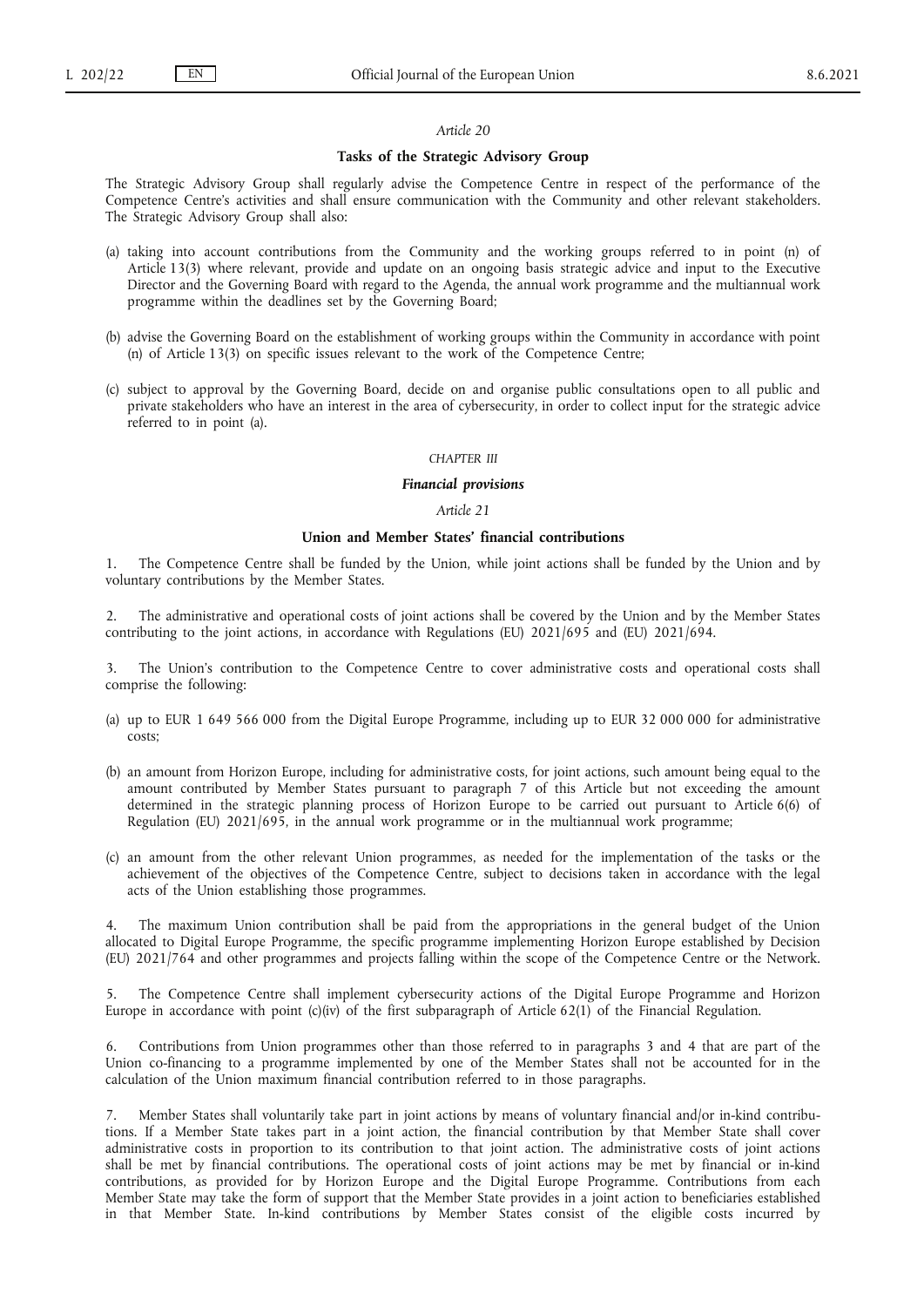national coordination centres and other public entities when participating in projects funded through this Regulation, less any Union contribution to those costs. In the case of projects funded by Horizon Europe, eligible costs shall be calculated in accordance with Article 36 of Regulation (EU) 2021/695. In the case of projects funded by the Digital Europe Programme, eligible costs shall be calculated in accordance with the Financial Regulation.

The envisaged amount of total Member State voluntary contributions to joint actions under Horizon Europe, including financial contributions for administrative costs, shall be determined in order to be taken into account in the strategic planning process of Horizon Europe to be carried out pursuant to Article 6(6) of Regulation (EU) 2021/695, with input from the Governing Board. For actions under the Digital Europe Programme, notwithstanding Article 15 of Regulation (EU) 2021/694, the Member States may make a contribution to the costs of the Competence Centre that are co-financed from the Digital Europe Programme that is lower than the amounts specified in point (a) of paragraph 3 of this Article.

8. Member States' national co-funding of actions supported by Union programmes other than Horizon Europe and the Digital Europe Programme shall be considered to be Member States' national contributions insofar as those contributions are parts of joint actions and are included in the Competence Centre's work programme.

9. For the purpose of assessing the contributions referred to in paragraph 3 of this Article and in point (b) of Article 22(2), costs shall be determined in accordance with the usual cost accounting practices of the Member State concerned, the applicable accounting standards of the Member State concerned, and the applicable international accounting standards and international financial reporting standards. Costs shall be certified by an independent external auditor appointed by the Member State concerned. The valuation method may be verified by the Competence Centre if there is any uncertainty arising from the certification.

10. If any Member State is in default of its commitments concerning its financial or in-kind contributions to joint actions, the Executive Director shall notify the Member State concerned thereof in writing and shall set a reasonable period within which such default is to be remedied. If the situation is not remedied within that period, the Executive Director shall convene a meeting of the Governing Board to decide whether the defaulting participating Member State's right to vote is to be revoked or whether any other measures are to be taken until that Member State has met its obligations. The defaulting Member State's right to vote concerning joint actions shall be suspended until the default of its commitments is remedied.

11. The Commission may terminate, proportionally reduce or suspend the Union's financial contribution to joint actions if the contributing Member States do not contribute, contribute only partially or contribute late with regard to the contributions referred to in point (b) of paragraph 3. The termination, reduction or suspension of the Union's financial contribution by the Commission shall be proportionate in amount and time to the Member State's failure to contribute, partial contribution or late contribution.

12. The contributing Member States shall report by 31 January of each year to the Governing Board on the value of the contributions referred to in paragraph 7 for joint action with the Union made in each of the previous financial year.

#### *Article 22*

## **Costs and resources of the Competence Centre**

1. The administrative costs of the Competence Centre shall in principle be covered by means of financial contributions from the Union on an annual basis. Additional financial contributions shall be made by contributing Member States in proportion to their voluntary contributions to joint actions. If part of the contribution for administrative costs is not used, it may be made available to cover the operational costs of the Competence Centre.

2. The operational costs of the Competence Centre shall be covered by means of:

(a) the Union's financial contribution;

(b) voluntary financial or in-kind contributions from the contributing Member States in the case of joint actions.

3. The resources of the Competence Centre entered into its budget shall be composed of the following contributions:

(a) the Union's financial contributions to operational and administrative costs;

(b) contributing Member States' voluntary financial contributions to administrative costs in the case of joint actions;

(c) contributing Member States' voluntary financial contributions to operational costs in the case of joint actions;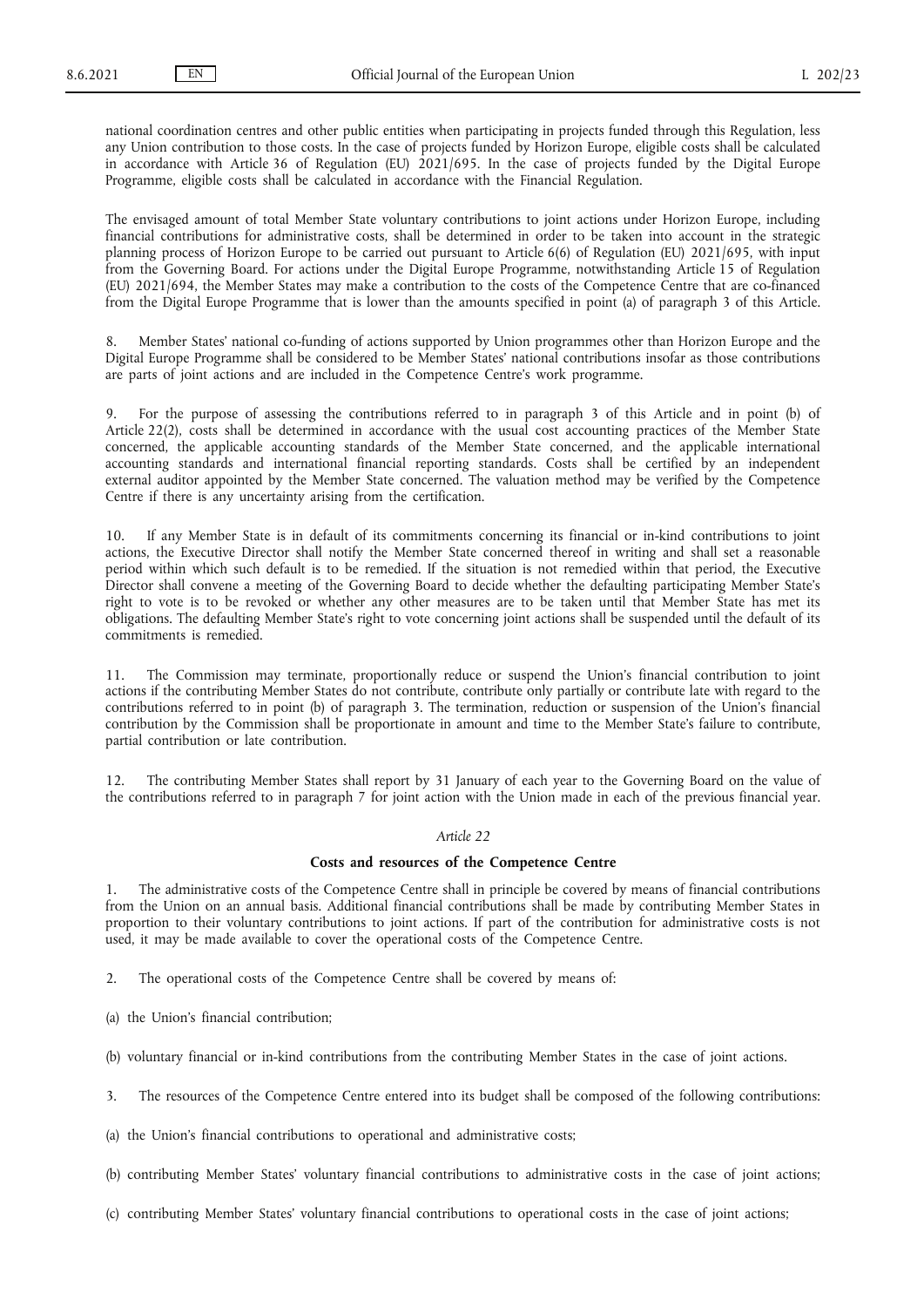(d) any revenue generated by the Competence Centre;

(e) any other financial contributions, resources or revenues.

4. Any interest yielded by the contributions paid to the Competence Centre by the contributing Member States shall be considered to be the revenue of the Competence Centre.

5. All resources of the Competence Centre and its activities shall be used to achieve its objectives.

6. The Competence Centre shall own all assets that are generated by it or are transferred to it for the fulfilment of its objectives. Without prejudice to the applicable rules of the relevant funding programme, the ownership of assets that are generated or acquired in joint actions shall be decided in accordance with point (b) of Article 15(3).

7. Except when the Competence Centre is wound up, any excess revenue over expenditure shall continue to be owned by the Competence Centre and shall not be paid to the contributing members of the Competence Centre.

8. The Competence Centre shall cooperate closely with other Union institutions, bodies, offices and agencies, with due regard to their respective mandates and without duplicating existing cooperation mechanisms, in order to benefit from synergies with them and, where possible and appropriate, in order to reduce administrative costs.

## *Article 23*

#### **Financial commitments**

The financial commitments of the Competence Centre shall not exceed the amount of financial resources available or committed to its budget by its members.

## *Article 24*

#### **Financial year**

The financial year shall run from 1 January to 31 December.

#### *Article 25*

#### **Establishment of the budget**

1. Each year, the Executive Director shall draw up a draft statement of estimates of the Competence Centre's revenue and expenditure for the following financial year and shall forward it to the Governing Board, together with the draft establishment plan referred to in point (l) of Article 13(3). Revenue and expenditure shall be in balance. The expenditure of the Competence Centre shall include the staff, administrative, infrastructure and operational expenses. Administrative expenses shall be kept to a minimum, including by means of redeployment of staff or posts.

2. Each year, the Governing Board shall, on the basis of the draft statement of estimates of revenue and expenditure referred to in paragraph 1, produce a statement of estimates of revenue and expenditure for the Competence Centre for the following financial year.

3. The Governing Board shall, by 31 January of each year, send the statement of estimates referred to in paragraph 2 of this Article, which shall be part of the draft single programming document referred to in Article 32(1) of Delegated Regulation (EU) 2019/715, to the Commission.

4. On the basis of the statement of estimates referred to in paragraph 2 of this Article, the Commission shall enter in the draft budget of the Union the estimates it deems to be necessary for the establishment plan referred to in point (l) of Article 13(3) of this Regulation and the amount of the contribution to be charged to the general budget, which it shall submit to the European Parliament and the Council in accordance with Articles 313 and 314 of the Treaty on the Functioning of the European Union (TFEU).

5. The European Parliament and the Council shall authorise the appropriations for the contribution to the Competence Centre.

6. The European Parliament and the Council shall adopt the establishment plan referred to in point (l) of Article 13(3).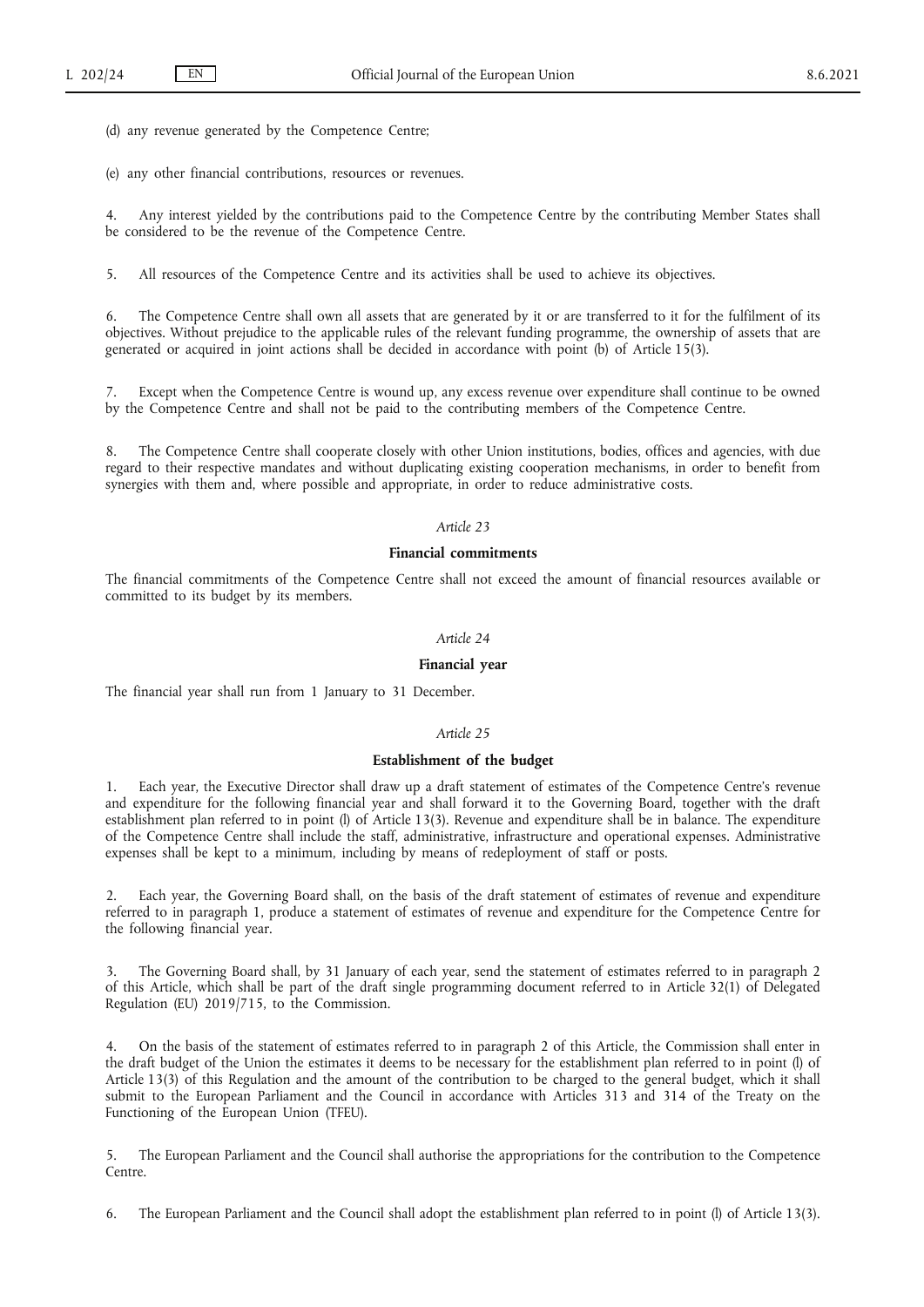7. Together with the annual work programme and the multiannual work programme, the Governing Board shall adopt the Competence Centre's budget. It shall become final following the definitive adoption of the general budget of the Union. Where appropriate, the Governing Board shall adjust the Competence Centre's budget and the annual work programme in accordance with the general budget of the Union.

#### *Article 26*

#### **Presentation of the Competence Centre's accounts and discharge**

The presentation of the Competence Centre's provisional and final accounts and the discharge shall comply with the rules and timetable of the Financial Regulation and of the financial rules of the Competence Centre.

#### *Article 27*

#### **Operational and financial reporting**

1. The Executive Director shall report annually to the Governing Board on the performance of his or her duties in accordance with the financial rules of the Competence Centre.

2. Within two months of the end of each financial year, the Executive Director shall submit to the Governing Board for approval an annual activity report on the progress made by the Competence Centre in the previous calendar year, in particular in relation to the annual work programme for that year and the fulfilment of its strategic goals and priorities. That report shall include information on the following matters:

(a) operational actions carried out and the corresponding expenditure;

- (b) the actions submitted, including a breakdown by participant type, including SMEs, and by Member State;
- (c) the actions selected for funding, including a breakdown by participant type, including SMEs, and by Member State and indicating the contribution of the Competence Centre to the individual participants and actions;
- (d) the fulfilment of the mission and objectives laid down in this Regulation and proposals for further necessary work to fulfil that mission and those objectives;
- (e) the consistency of the implementation tasks with the Agenda and the multiannual work programme.
- 3. Once approved by the Governing Board, the annual activity report shall be made publicly available.

## *Article 28*

#### **Financial rules**

The Competence Centre shall adopt its specific financial rules in accordance with Article 70 of the Financial Regulation.

## *Article 29*

## **Protection of financial interests of the Union**

1. The Competence Centre shall take appropriate measures to ensure that, when actions financed under this Regulation are implemented, the financial interests of the Union are protected by the application of preventive measures against fraud, corruption and any other illegal activities, by regular and effective checks and, if irregularities are detected, by the recovery of the amounts wrongly paid and, where appropriate, by effective, proportionate and dissuasive administrative penalties.

2. The Competence Centre shall grant Commission staff and other persons authorised by the Commission, as well as the Court of Auditors, access to the sites and premises of the Competence Centre and to all the information, including information in electronic format that is needed in order to conduct their audits.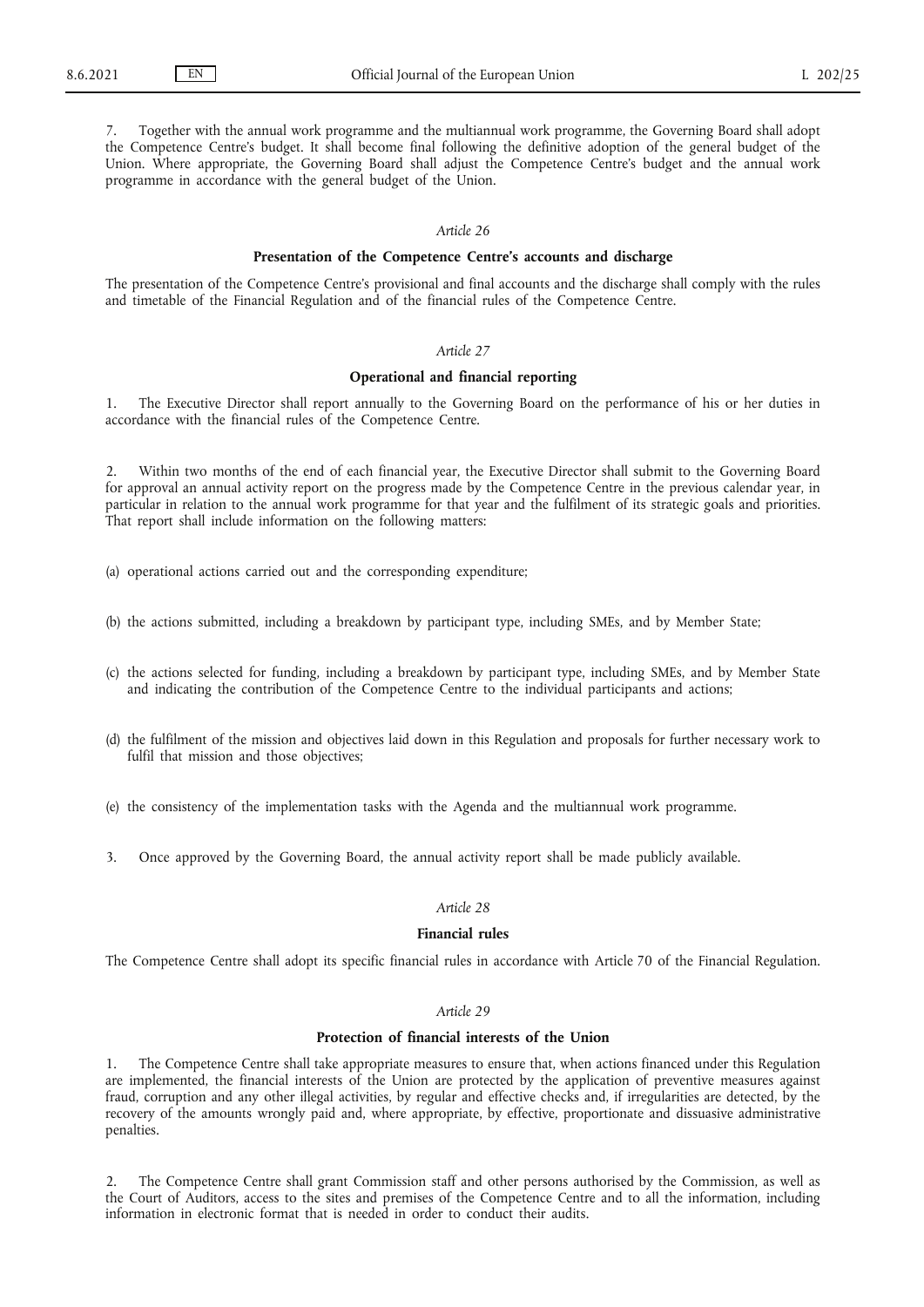<span id="page-25-3"></span><span id="page-25-2"></span>3. OLAF may carry out investigations, including on-the-spot checks and inspections, in accordance with the provisions and procedures laid down in Council Regulation (Euratom, EC) No 2185/96 [\(17\)](#page-25-0) and Regulation (EU, Euratom) No 883/2013 of the European Parliament and of the Counci[l \(18\)](#page-25-1) with a view to establishing whether there has been fraud, corruption or any other illegal activity affecting the financial interests of the Union in connection with a grant agreement or a contract funded, directly or indirectly, in accordance with this Regulation.

4. Without prejudice to paragraphs 1, 2 and 3, contracts and grant agreements resulting from the implementation of this Regulation shall contain provisions expressly empowering the Commission, the Competence Centre, the Court of Auditors and OLAF to conduct such audits and investigations in accordance with their respective competences. Where the implementation of an action is outsourced or sub-delegated, in whole or in part, or where it requires the award of a procurement contract or financial support to a third party, the contract or grant agreement shall include the contractor's or beneficiary's obligation to impose on any third party involved explicit acceptance of those powers of the Commission, the Competence Centre, the Court of Auditors and OLAF.

#### *CHAPTER IV*

## *Competence Centre staff*

#### *Article 30*

## **Staff**

1. The Staff Regulations and Conditions of Employment and the rules adopted jointly by the institutions of the Union for the purpose of applying the Staff Regulations and Conditions of Employment shall apply to the staff of the Competence Centre.

2. The Governing Board shall exercise, with respect to the staff of the Competence Centre, the powers conferred by the Staff Regulations on the Appointing Authority and the powers conferred by the Conditions of Employment on the authority empowered to conclude contract (the 'appointing authority powers').

3. The Governing Board shall adopt, in accordance with Article 110 of the Staff Regulations, a decision based on Article 2(1) of the Staff Regulations and on Article 6 of the Conditions of Employment delegating the relevant appointing authority powers to the Executive Director and defining the conditions under which that delegation may be suspended. The Executive Director is authorised to sub-delegate those powers.

4. Where exceptional circumstances so require, the Governing Board may, through a decision, temporarily suspend the delegation of the appointing authority powers to the Executive Director and any sub-delegation made by the latter. In such a case the Governing Board shall exercise itself the appointing authority powers or delegate them to one of its members or to a member of staff of the Competence Centre other than the Executive Director.

5. The Governing Board shall adopt implementing rules as regards the Staff Regulations and the Conditions of Employment in accordance with Article 110 of the Staff Regulations.

6. The staff resources shall be determined in the establishment plan referred to in point (l) of Article 13(3), indicating the number of temporary posts by function group and by grade and the number of contract staff expressed in full-time equivalents, in line with the annual budget of the Competence Centre.

The human resources required by the Competence Centre shall be met in the first instance by redeployment of staff or posts from Union institutions, bodies, offices and agencies, and additional human resources through recruitment. The staff of the Competence Centre may consist of temporary staff and contract staff.

<span id="page-25-0"></span> $(1^7)$  $(1^7)$  Council Regulation (Euratom, EC) No 2185/96 of 11 November 1996 concerning on-the-spot checks and inspections carried out by the Commission in order to protect the European Communities' financial interests against fraud and other irregularities (OJ L 292, 15.11.1996, p. 2).

<span id="page-25-1"></span>[<sup>\(</sup>](#page-25-3) [18\) R](#page-25-3)egulation (EU, Euratom) No 883/2013 of the European Parliament and of the Council of 11 September 2013 concerning investigations conducted by the European Anti-Fraud Office (OLAF) and repealing Regulation (EC) No 1073/1999 of the European Parliament and of the Council and Council Regulation (Euratom) No 1074/1999 (OJ L 248, 18.9.2013, p. 1).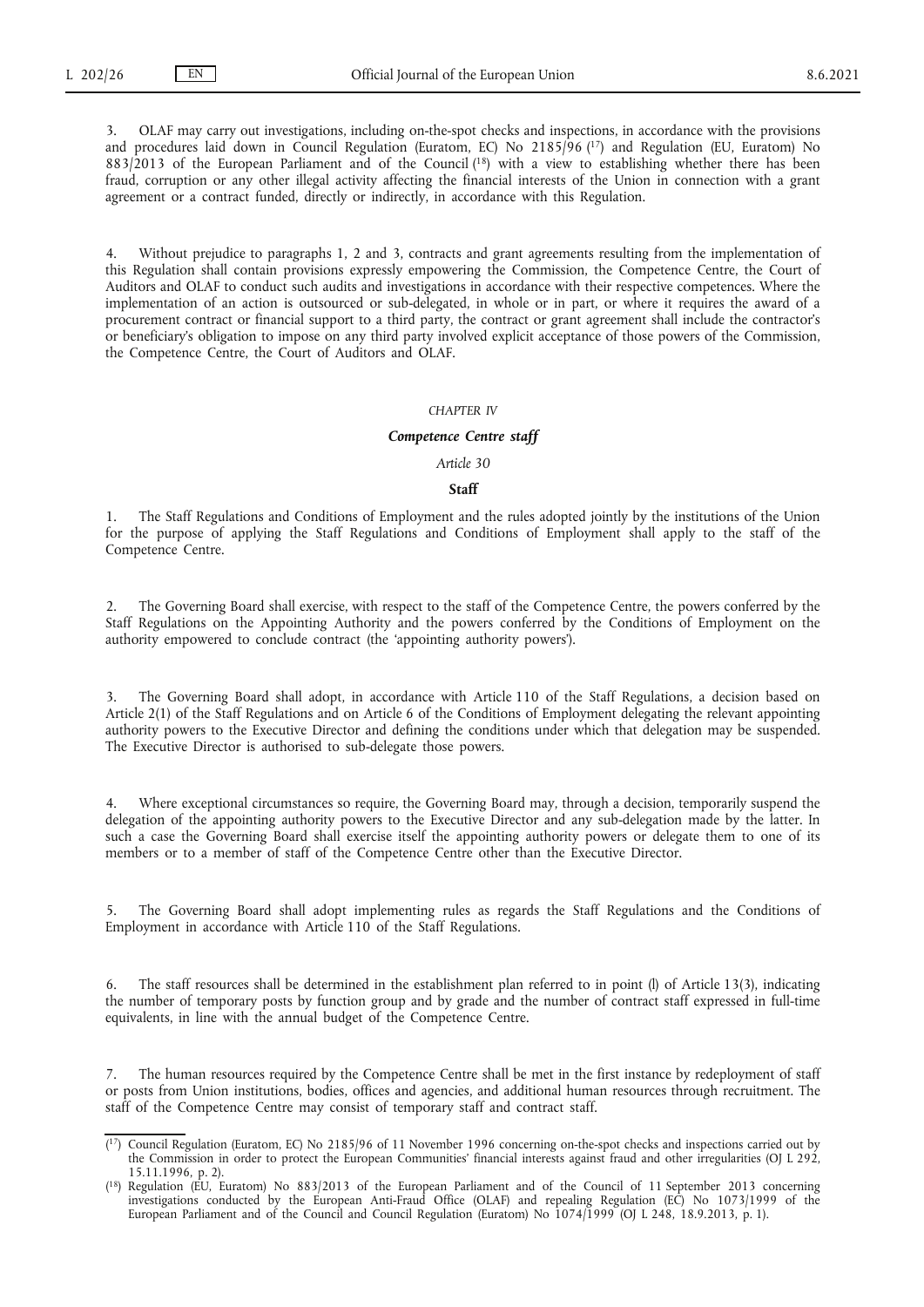8. All costs related to staff shall be borne by the Competence Centre.

#### *Article 31*

#### **Seconded national experts and other staff**

1. The Competence Centre may make use of seconded national experts or other staff not employed by the Competence Centre.

2. The Governing Board shall adopt a decision laying down rules on the secondment of national experts to the Competence Centre, in agreement with the Commission.

## *Article 32*

#### **Privileges and immunities**

Protocol No 7 on the Privileges and Immunities of the European Union annexed to the TEU and to the TFEU shall apply to the Competence Centre and its staff.

#### *CHAPTER V*

#### *Common provisions*

*Article 33*

## **Security rules**

1. Article 12 Regulation (EU) 2021/694 shall apply to participation in all actions funded by the Competence Centre.

- 2. The following specific security rules shall apply to actions funded by Horizon Europe:
- (a) for the purposes of Article 38(1) of Regulation (EU) 2021/695, when provided for in the annual work programme, the grant of non-exclusive licences may be limited to third parties that are established or deemed to be established in a Member State and are controlled by that Member State or by nationals of that Member State;
- (b) for the purposes of point (b) of the first subparagraph of Article 40(4) of Regulation (EU) 2021/695, the transfer or license to a legal entity established in an associated country or established in the Union but controlled from third countries shall be grounds for objecting to transfers of ownership of results or to grants of an exclusive license regarding results;
- (c) for the purposes of point (a) of the first subparagraph of Article 41(7) of Regulation (EU) 2021/695, when provided for in the annual work programme, the granting of access rights, as defined in point (9) of Article 2 of that Regulation, may be limited to a legal entity that is established or deemed to be established in a Member State and is controlled by that Member State or by nationals of that Member State.

## *Article 34*

#### **Transparency**

1. The Competence Centre shall carry out its activities with a high level of transparency.

2. The Competence Centre shall ensure that the public and any interested parties are given appropriate, objective, reliable and easily accessible information in a timely manner, in particular with regard to the results of its work. It shall also make public the declarations of interest made in accordance with Article 43. Those requirements shall also apply to the national coordination centres, the Community and the Strategic Advisory Group in accordance with relevant law.

3. The Governing Board, acting on a proposal from the Executive Director, may authorise interested parties to observe the proceedings of some of the Competence Centre's activities.

4. The Competence Centre shall lay down in the rules of procedure of the Governing Board of the Competence Centre and of the Strategic Advisory Group the practical arrangements for implementing the transparency rules referred to in paragraphs 1 and 2 of this Article. For actions funded by Horizon Europe, those rules and arrangements shall take account of Regulation (EU) 2021/695.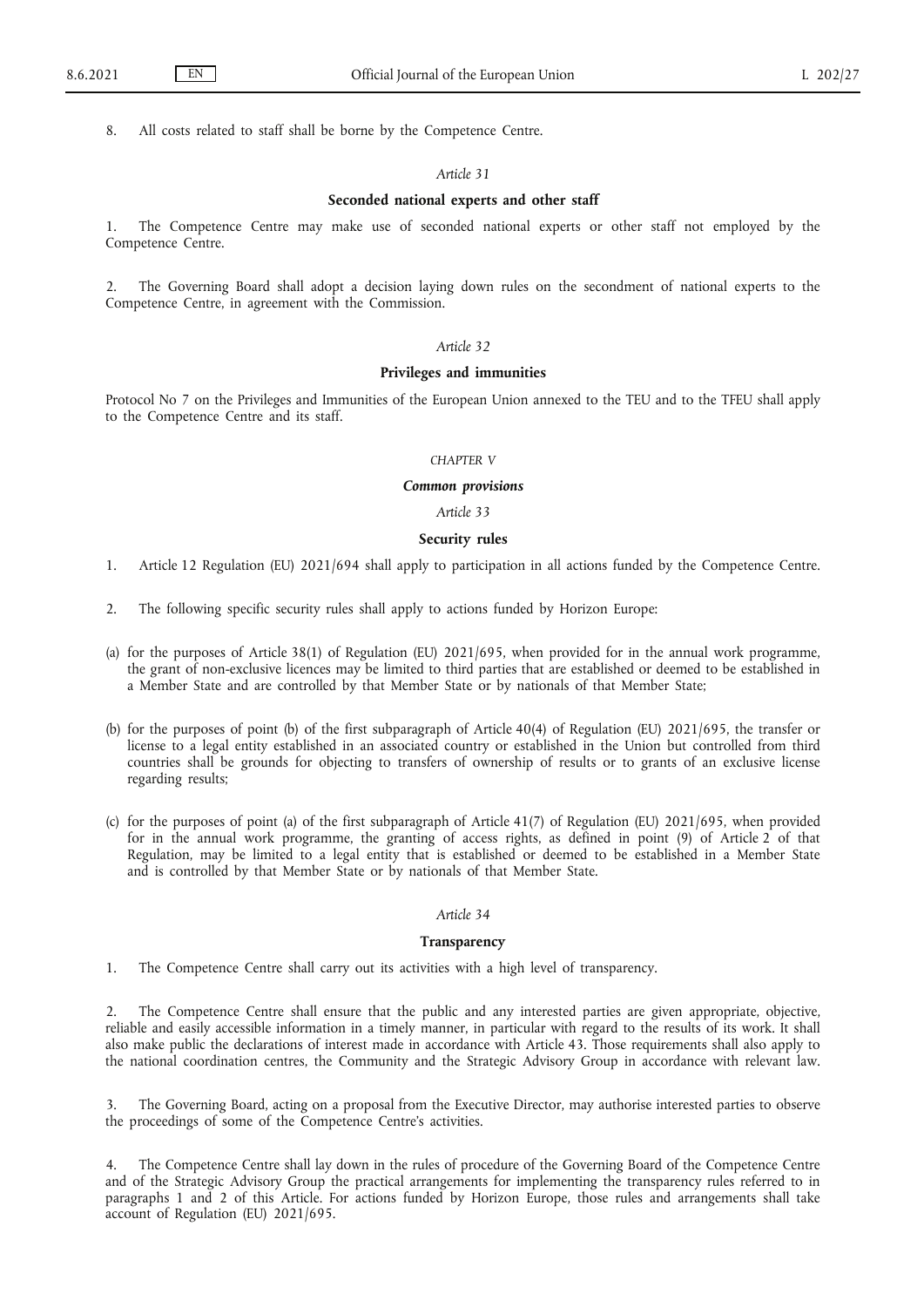#### **Gender balance**

In the implementation of this Regulation, when nominating candidates or proposing representatives, the Commission, Member States and other institutional and private sector stakeholders shall choose representatives from several candidates, where possible, and with the aim of ensuring gender balance.

#### *Article 36*

#### **Security rules on the protection of classified information and sensitive non-classified information**

<span id="page-27-2"></span>After approval by the Commission, the Governing Board shall adopt the security rules of the Competence Centre. Those security rules shall apply the security principles and rules laid down in Commission Decisions (EU, Euratom) 2015/44[3 \(19\)](#page-27-0) and (EU, Euratom) 2015/444 [\(20\).](#page-27-1)

2. Members of the Governing Board, the Executive Director, external experts participating in ad hoc working groups, and members of the staff of the Competence Centre shall comply with the confidentiality requirements under Article 339 TFEU, even after their duties have ceased.

3. The Competence Centre may take the necessary measures to facilitate the exchange of information relevant to its tasks with the Commission and the Member States and, where appropriate, the relevant Union institutions, bodies, offices and agencies. Any administrative arrangements concluded to that end with regard to the sharing of EU classified information (EUCI) or, in the absence of such arrangements, any exceptional ad hoc release of EUCI, shall have received the Commission's prior approval.

## *Article 37*

## **Access to documents**

1. Regulation (EC) No 1049/2001 shall apply to documents held by the Competence Centre.

2. The Governing Board shall adopt arrangements for implementing Regulation (EC) No 1049/2001 by 29 December 2021.

3. Decisions taken by the Competence Centre pursuant to Article 8 of Regulation (EC) No 1049/2001 may be the subject of a complaint to the Ombudsman under Article 228 TFEU or of an action before the Court of Justice of the European Union under Article 263 TFEU.

## *Article 38*

#### **Monitoring, evaluation and review**

1. The Competence Centre shall ensure that its activities, including those managed through the national coordination centres and the Network, shall be subject to continuous and systematic monitoring and periodic evaluation. The Competence Centre shall ensure that the data for monitoring the implementation and results of the Union funding programmes referred to in point (b) of Article 4(3) are collected efficiently, effectively, and in a timely manner, and shall impose proportionate reporting requirements on recipients of Union funds and Member States. The conclusions of that evaluation shall be made public.

2. Once there is sufficient information available about the implementation of this Regulation, and in any event no later than 30 months after the date provided for in Article 46(4), the Commission shall prepare an implementation report on the activities of the Competence Centre, taking into account the preliminary input of the Governing Board, the national coordination centres and the Community. The Commission shall submit that implementation report to the European Parliament and to the Council by 30 June 2024. The Competence Centre and Member States shall provide the Commission with the information necessary for the preparation of that report.

- 3. The implementation report referred to in paragraph 2 shall include assessments of:
- (a) the working capacity of the Competence Centre with regard to its mission, objectives, mandate and tasks and the cooperation and coordination with other stakeholders, in particular the national coordination centres, the Community and ENISA;

<span id="page-27-1"></span><span id="page-27-0"></span>[<sup>\(</sup>](#page-27-2) [19\) C](#page-27-2)ommission Decision (EU, Euratom) 2015/443 of 13 March 2015 on Security in the Commission (OJ L 72, 17.3.2015, p. 41). [\(](#page-27-2)<sup>20</sup>) Commission Decision (EU, Euratom) 2015/444 of 13 March 2015 on the security rules for protecting EU classified information

<sup>(</sup>OJ L 72, 17.3.2015, p. 53).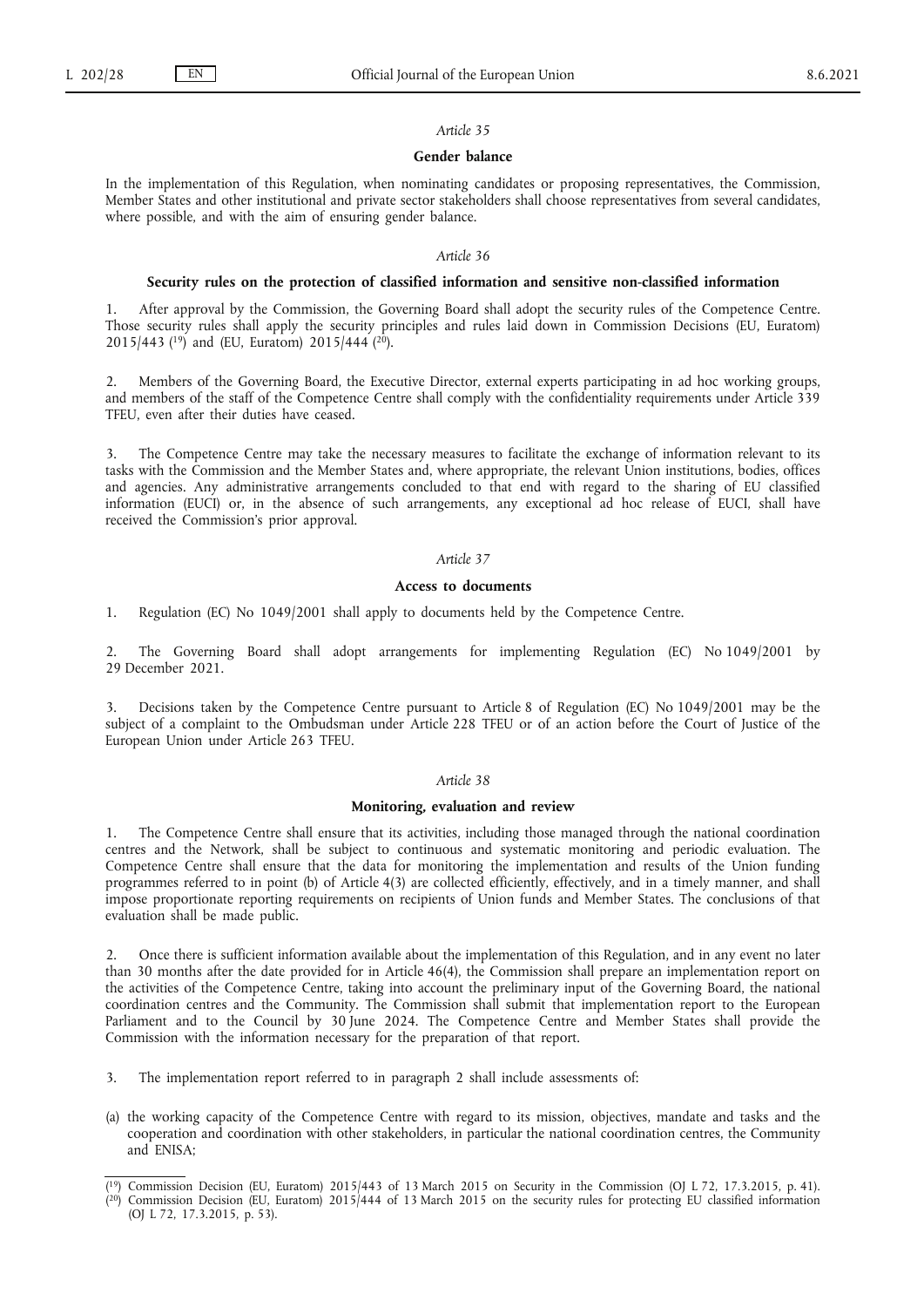- (b) the results achieved by the Competence Centre, having regard to its mission, objectives, mandate and tasks, and in particular the efficiency of the Competence Centre in coordinating Union funds and pooling expertise;
- (c) the consistency of implementation tasks with the Agenda and the multiannual work programme;
- (d) the coordination and cooperation of the Competence Centre with the Programme Committees of Horizon Europe and the Digital Europe Programme, in particular with a view to increasing consistency and synergies with the Agenda, the annual work programme, the multiannual work programme, Horizon Europe and the Digital Europe Programme;
- (e) joint actions.

After submission of the implementation report referred to in paragraph 2 of this Article, the Commission shall carry out an evaluation of the Competence Centre, taking into account the preliminary input from the Governing Board, the national coordination centres and the Community. That evaluation shall refer to or update, as necessary, the assessments referred to in paragraph 3 of this Article and shall be carried out before expiry of the period specified in Article 47(1), in order to determine in a timely manner whether it is appropriate to extend the duration of the mandate of the Competence Centre beyond that period. That evaluation shall assess legal and administrative aspects regarding the mandate of the Competence Centre and the potential to create synergies and avoid fragmentation with other Union institutions, bodies, offices and agencies.

If the Commission considers that the continuation of the Competence Centre is justified with regard to its mission, objectives, mandate and tasks, it may make a legislative proposal to extend the duration of the mandate of the Competence Centre set out in Article 47.

5. On the basis of the conclusions of the implementation report referred to in paragraph 2, the Commission may take appropriate actions.

6. The monitoring, evaluation, phasing out and renewal of the contribution from Horizon Europe shall be carried out in accordance with Articles 10, 50 and 52 of Regulation (EU) 2021/695 and agreed implementation arrangements.

7. The monitoring, reporting and evaluation of the contribution from the Digital Europe Programme shall be carried out in accordance with Articles 24 and 25 of Regulation (EU) 2021/694.

In the event of a winding-up of the Competence Centre, the Commission shall conduct a final evaluation of the Competence Centre within six months of the winding-up of the Competence Centre, and in any event no later than two years after the triggering of the winding-up procedure referred to in Article 47. The results of that final evaluation shall be submitted to the European Parliament and to the Council.

## *Article 39*

## **Legal personality of the Competence Centre**

1. The Competence Centre shall have legal personality.

2. In each Member State, the Competence Centre shall enjoy the most extensive legal capacity accorded to legal persons under the law of that Member State. It may, in particular, acquire or dispose of movable and immovable property and may be party to legal proceedings.

## *Article 40*

## **Liability of the Competence Centre**

1. The contractual liability of the Competence Centre shall be governed by the law applicable to the agreement, decision or contract in question.

2. In the case of non-contractual liability, the Competence Centre shall make good any damage caused by its staff in the performance of their duties, in accordance with the general principles common to the laws of the Member States.

3. Any payment by the Competence Centre in respect of the liability referred to in paragraphs 1 and 2 and the costs and expenses incurred in connection therewith shall be considered to be expenditure of the Competence Centre and shall be covered by its resources.

4. The Competence Centre shall be solely responsible for meeting its obligations.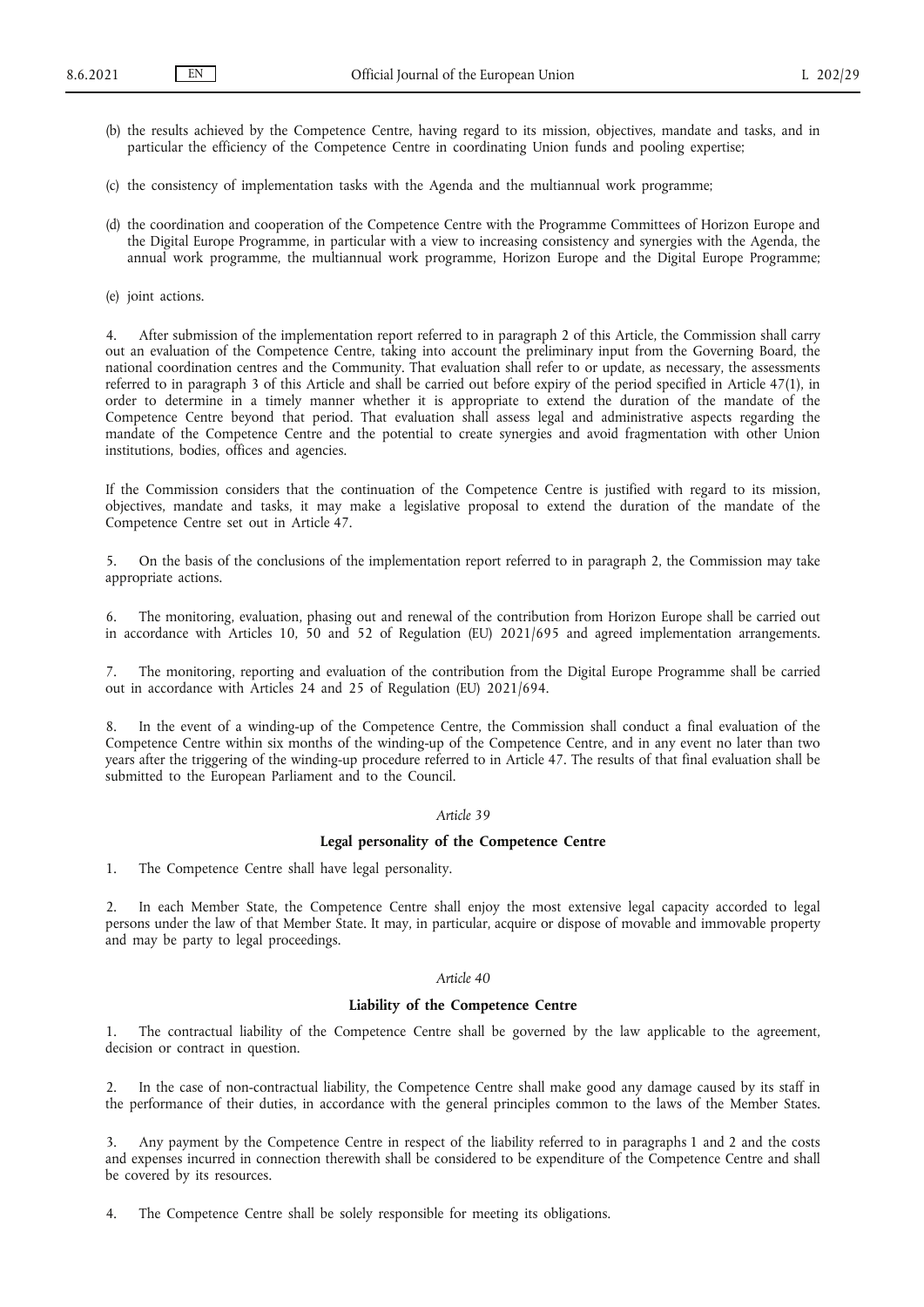## **Jurisdiction of the Court of Justice of the European Union and applicable law**

- 1. The Court of Justice of the European Union shall have jurisdiction:
- (a) to give judgement pursuant to any arbitration clause contained in decisions adopted by, or agreements or contracts concluded by, the Competence Centre;
- (b) in disputes related to compensation for damage caused by the staff of the Competence Centre in the performance of their duties;
- (c) in any dispute between the Competence Centre and its staff within the limits of and under the conditions laid down in the Staff Regulations.

2. Regarding any matter not covered by this Regulation or by other legal acts of the Union, the law of the Member State where the seat of the Competence Centre is located shall apply.

#### *Article 42*

#### **Liability of the Union and the Member States and insurance**

1. The financial liability of the Union and the Member States for the debts of the Competence Centre shall be limited to their contribution already made for the administrative costs.

2. The Competence Centre shall take out and maintain appropriate insurance.

## *Article 43*

## **Conflicts of interest**

The Governing Board shall adopt rules for the prevention, identification and resolution of conflicts of interest in respect of its members, bodies and staff, including the Executive Director. Those rules shall contain the provisions intended to avoid a conflict of interest in respect of the representatives of the members serving in the Governing Board as well as the Strategic Advisory Group, in accordance with the Financial Regulation, including provisions on any declarations of interest. The national coordination centres shall be subject to national law with regard to conflicts of interest.

## *Article 44*

#### **Protection of Personal Data**

1. The processing of personal data by the Competence Centre shall be subject to Regulation (EU) 2018/1725.

2. The Governing Board shall adopt implementing measures as referred to in Article 45(3) of Regulation (EU) 2018/1725. The Governing Board may adopt additional measures necessary for the application of that Regulation by the Competence Centre.

## *Article 45*

#### **Support from the host Member State**

An administrative agreement may be concluded between the Competence Centre and the host Member State in which its seat is located concerning privileges and immunities and other support to be provided by that Member State to the Competence Centre.

#### *CHAPTER VI*

#### *Final provisions*

#### *Article 46*

#### **Initial actions**

1. The Commission shall be responsible for the establishment and initial operation of the Competence Centre until it has the operational capacity to implement its own budget. The Commission shall carry out, in accordance with Union law, all necessary actions with the involvement of the competent bodies of the Competence Centre.

2. For the purpose of paragraph 1 of this Article, the Commission may designate an interim Executive Director until the Executive Director takes up his or her duties following his or her appointment by the Governing Board in accordance with Article 16. The interim Executive Director shall exercise the duties of the Executive Director and may be assisted by a limited number of members of staff of the Commission. The Commission may assign a limited number of its members of staff to the Competence Centre on an interim basis.